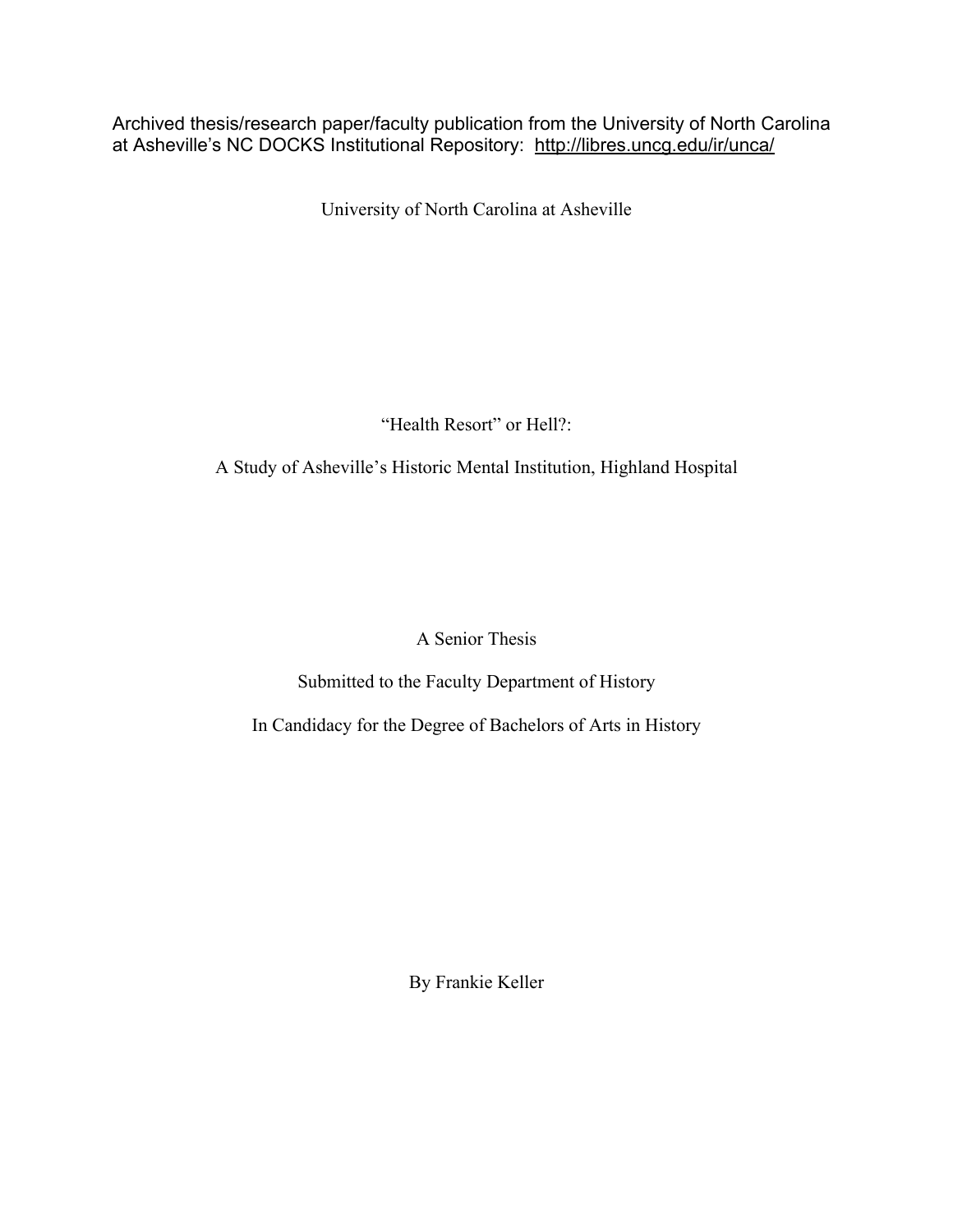One of the most popular activities for tourists visiting Asheville, NC, is a ghost tour through its historic locations, with one of several local trolley companies. These tours are bound to mention supposed hauntings of notable sites include the Grove Park Inn, the Basilica of St. Lawrence, and even UNC Asheville. One of the lesser known stops is Highland Hospital. Most guests, will not learn much about the old mental hospital beyond that it is where Zelda Fitzgerald and nine other women died in a mysterious fire in 1948, and they haunt the location today. If one were to look further into the buildings still standing there, they would learn that Homewood House, the large stone building where the hospital's founder used to live, is now run as a popular wedding and event venue. Yet, Highland Hospital's legacy extends far beyond ghost stories and beautiful buildings.

The history extends all the way back to August 22, 1904 when Dr. Robert S. Carroll founded Dr. Carroll's Sanitarium in downtown Asheville. In 1906, he and his patients moved to an 80 acre section of land on Zilicoa Street that would become the Highland Hospital complex. The aim of the hospital was to treat mentally ill patients suffering from a number of ailments including addiction, depression, and schizophrenia. Dr. Carroll owned it until 1939 when he gave ownership of the facilities as a gift to Duke Hospital, but he would continued as Medical Director until 1946. The hospital was run by Duke until it finally sold in 1980 to Psychiatric Institutes of America who ran it until its closing in 1993. Its history, spanning nearly 90 years, marks a time of great social and scientific change towards the treatment of mental illness. Highland opened as the number of psychiatric institutions in the country began to rise, and finally closed during the deinstitutionalization period. The most radical changes in its management occurred in the years following World War II, as ownership of the hospital transferred hands, it gained nonprofit status, and implemented a number of new treatment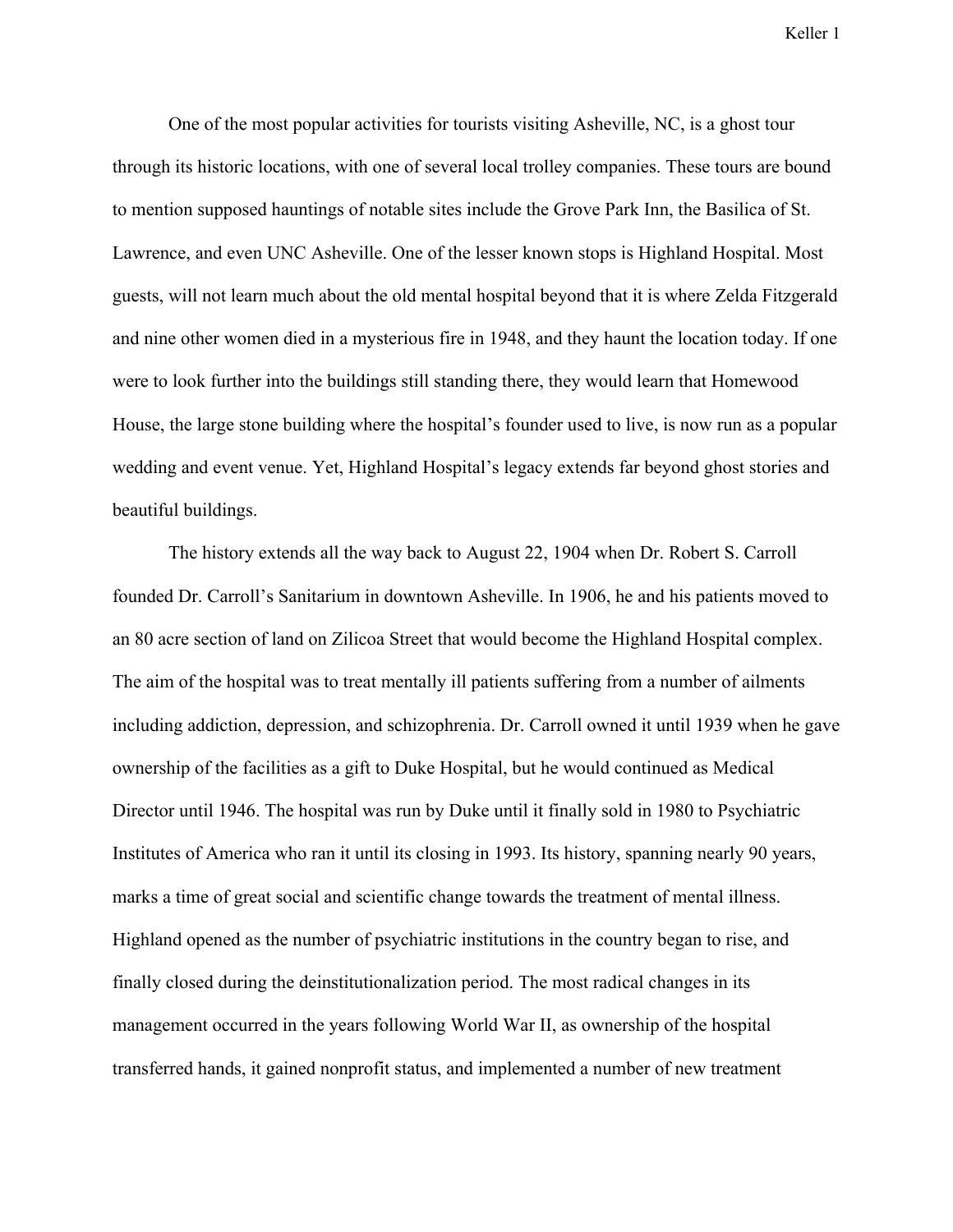methods that other hospitals across the country were also beginning to use. Thus, Highland Hospital's timeline often reflects larger, national trends typical of private psychiatric hospitals in America, while maintaining its own unique ideas and philosophies as Asheville's local mental hospital.

The books, anthologies, films, and articles that discuss mental health treatment, asylums, and the history of psychiatry are expansive. As such, developments in psychiatry are not the focus of this essay, though they are intricately tied to the development of, and practices in, mental institutions built across the United States. One of the most notable works in this field is Edward Shorter's *History of Psychiatry*, published in 1997. Shorter is recognized as one of the leading historians of psychiatry. In this text, Shorter outlines the emergence of psychology as a field and the earliest hospitals that came about in Europe during the eighteenth century. He describes "The Asylum Era" which lasted from the late 1800s until the mid 1900s. Shorter's discussion of the asylum era centers primarily around the argument that, "The many well-meant initiatives of asylum psychiatry… were almost all doomed to failure under the pressure of numbers."<sup>1</sup> Shorter would be far from the only historian to discuss why hospitals created during this era became inundated with patients, in many cases not having adequate resources or knowledge to properly take care of them.

The forms of care that hospitals and psychiatrists turned to are heavily criticized. Historians and contemporary psychiatrists most fervently condemn forms of supposed treatment such as lobotomies, electroshock therapy, insulin comas, and convulsive therapy. Scholars and medical professionals today argue these therapies and psychosurgeries did far more harm than good to the patients. Robert Whitaker argues against the mistreatment of the mentally ill in *Mad* 

 <sup>1</sup> Edward Shorter, *A History of Psychiatry: From the Era of the Asylum to the Age of Prozac* (New York: John Wiley & Sons, Inc., 1997): 34.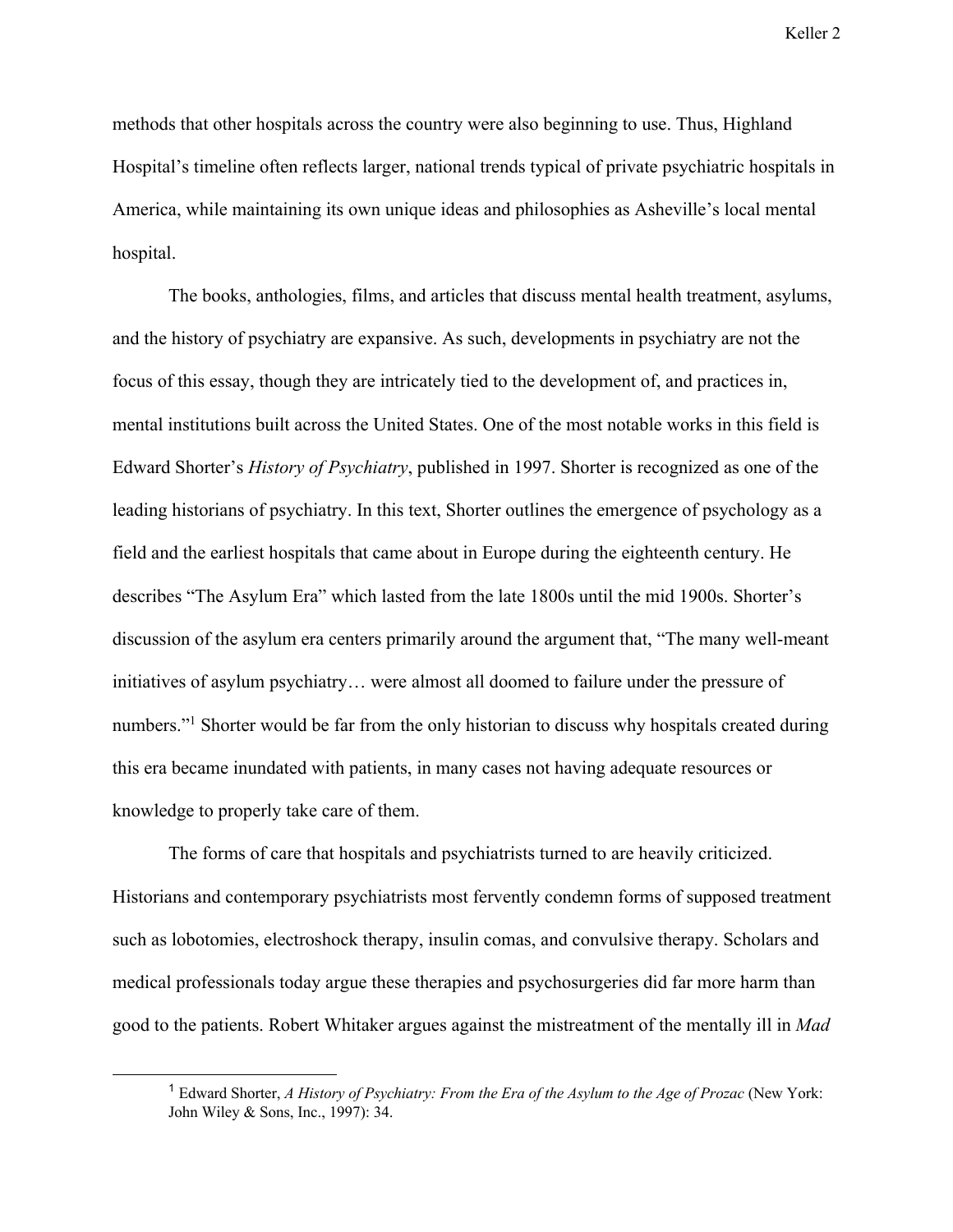*in America: Bad Science, Bad Medicine, and the Enduring Mistreatment of the Mentally Ill*, published in 2002.2 Whitaker began this work as an award-winning journalist for the *Boston Globe*. Where Shorter focuses much more expansively on the history of psychiatric thought and how it led to treatment of the mentally ill in practice, Whitaker's work focuses specifically on the medicinal and physical treatments used on mentally ill individuals, with special focus given to the patients perspectives. Whitaker also, very briefly, is one of the few researchers to mention Highland Hospital and Robert S. Carroll by name, noting Dr. Carroll's attempted use of horse serum to treat patients with schizophrenia.<sup>3</sup> While comprehensive in its historical analysis, the primary argument is a social one, arguing against the use of medications and purely biological treatments as the initial form of treatment.<sup>4</sup>

Less focused in defining contemporary social implications are several shorter, more general works. Included in this category is Ruud Amba's chapter "Madness and Mental Health" in *A Social History of Psychology*. This chapter relates historical expansion of the mental health field to "broader cultural elements" that contributed to "individualization by developing therapies specifically aimed at treating individual disorders."5 Abma adds to the existing scholarship by examining the effect that World War I and World War II had on the emphasis and importance of care of the mentally ill, after thousands of U.S. veterans came back with "shell shock" and about 60 percent of VA patients were diagnosed with neuropsychiatric disorders. Abma argues that this sharp rise in mental illness led to more mainstream discussion of mental

 <sup>2</sup> Robert Whitaker, *Mad in America: Bad Science, Bad Medicine, and Enduring Mistreatment of the Mentally Ill* (Cambridge: Perseus Publishing, 2002).

<sup>3</sup> Robert Whitaker, *Mad in America: Bad Science, Bad Medicine, and Enduring Mistreatment of the Mentally Ill* (Cambridge: Perseus Publishing, 2002), 80.

<sup>4</sup> Robert Whitaker, *Mad in America*, 288-289.

<sup>5</sup> Ruud Abma, "Madness and Mental Health," in *A Social History of Psychology*, ed. Jeroen Jansz and Peter van Drunen (Malden, MA: Blackwell Publishing Ltd., 2004), 93.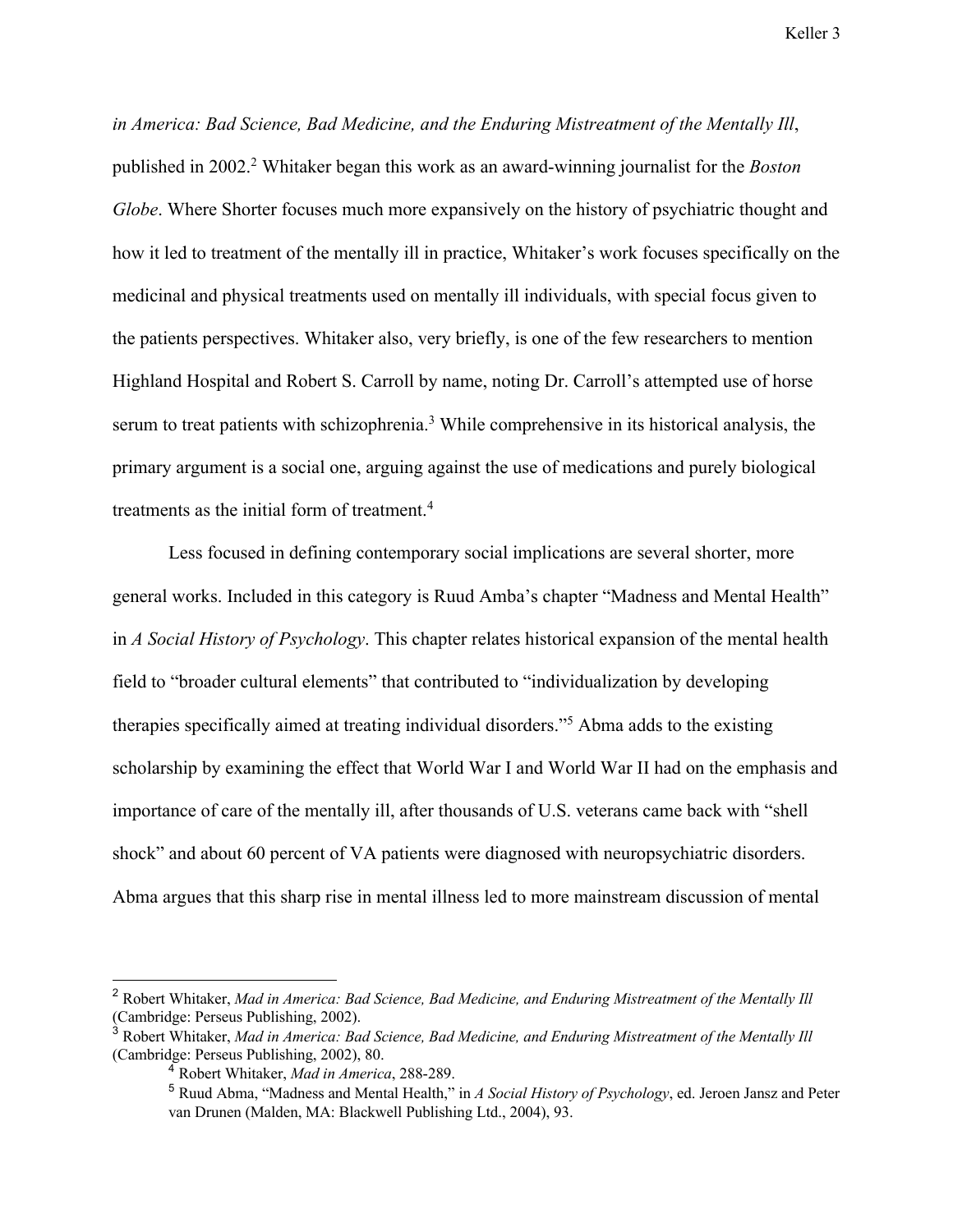health and legislation such as the Servicemen's Readjustment Act (the "GI Bill") and the National Mental Health Act of 1946.<sup>6</sup>

Beginning in the 1950s, patients began to shift out of state-funded mental hospitals and back into the surrounding communities, a phenomenon known as deinstitutionalization. This topic is still highly contested and discussed in texts dating back to 1985, such as in Phil Brown's book titled, *The Transfer of Care: Psychiatric Deinstitutionalization and its Aftermath*, and an article by Yohanna Daniel titled "Deinstitutionalization of People with Mental Illness," published in 2013. Brown, a professor of sociology at Brown University, focuses his text primarily on how care of mentally ill people became less centralized under federal and state governments after 1945. Though he relies heavily on historical data, the book is not structured chronologically and examines the interaction between private and public institutions.7 Meanwhile, Daniel's piece takes a much more critical approach to the process of deinstitutionalization, though it is far less specific and data based. Deinstitutionalization left America's mentally ill population with few resources for adequate care, instead placing them in "nursing homes, intermediate care facilities, jails, and prisons- or worse, become homeless," and urges the American populace toward finding a way to care for this marginalized population.<sup>8</sup>

Other scholars have begun to examine how different aspects of these historic hospitals played a role in larger society and historic memory. For instance, Hiroshi Maeda published an article titled, "The Discovery of Mental Hospital Patients: A Historical Epidemiology of Institutionalization in the American North, 1880-1920," aimed at determining who psychiatric

 <sup>6</sup> Abma, "Madness and Mental Health," 113.

<sup>7</sup> Phil Brown, *The Transfer of Care: Psychiatric Deinstitutionalization and Its Aftermath*. London, Boston, Melbourne and Henley: Routledge & Kegan Paul, 1985.

<sup>8</sup> Daniel Yohanna, MD., "Deinstitutionalization of People With Mental Illness: Causes and Consequences," *AMA Journal of Ethics* 15, no. 10 (October 2013): 886.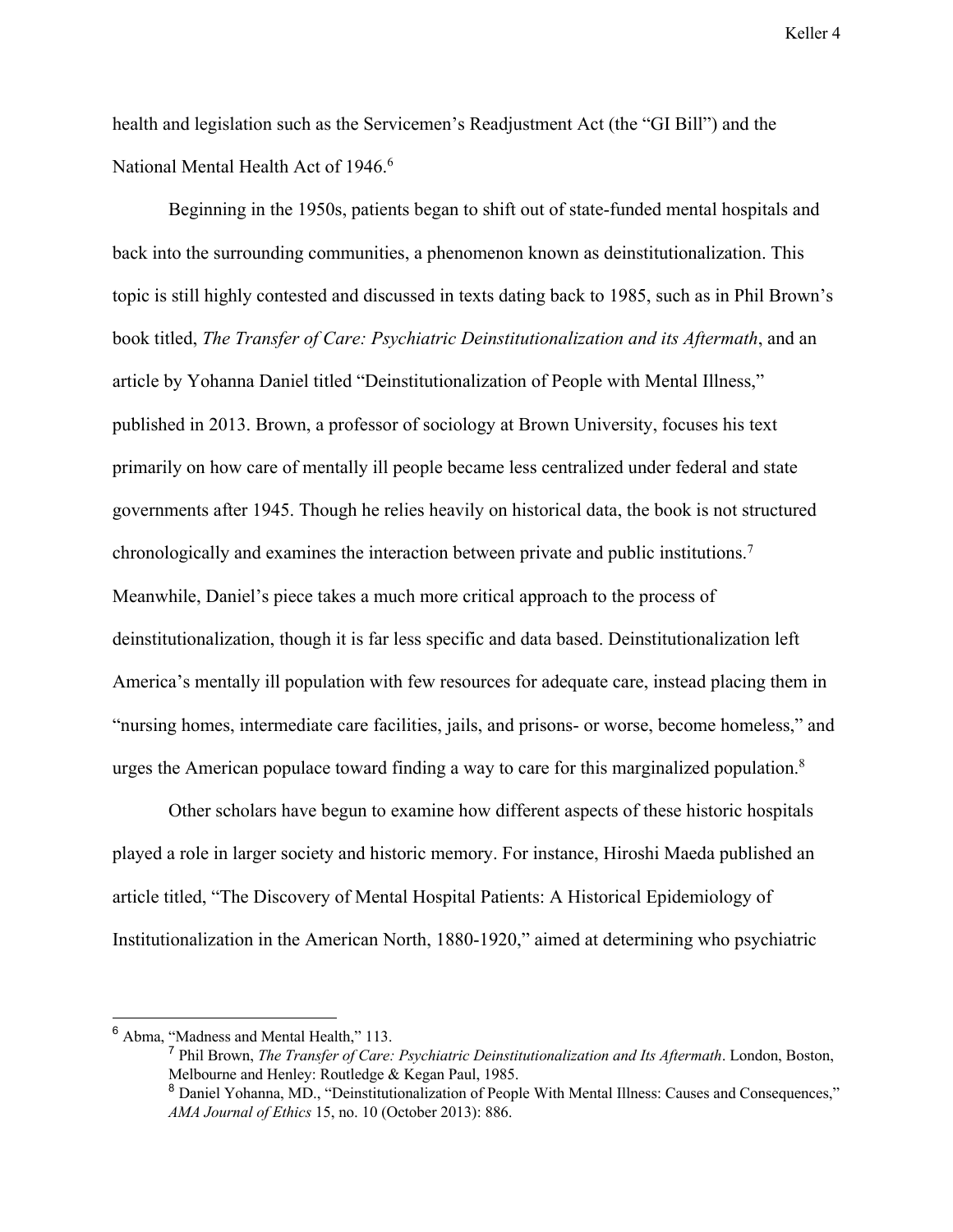patients truly were and whether these institutions were more "repressive" or "humanitarian."9 This question fits into a much larger debate of whether asylums and psychiatric hospitals did more harm than good for their patients and societies. To determine this, scholars have begun to look more towards the actual experiences of individuals. A study titled "Mental Illness, Institutionalization, and Oral History in Appalachia," examined the experiences of psychiatric attendants and interviewed a number of psychiatric attendants who worked at Southwestern Virginia Mental Health Institute (SVMHI). These interviews revealed both the helpful and harmful practices within a small mountain hospital, that was likely similar in nature to Highland.<sup>10</sup>

Finally, to grasp the history of Highland Hospital, one must understand the difference between private and public institutions in North Carolina and America as a whole. Highland Hospital existed as a private institution that only gained nonprofit status in the 1950s after it was acquired by Duke University. Jeffrey L. Geller, MD at the University of Massachusetts outlined the importance of the private psychiatric hospitals in the larger history of American psychiatric institutionalization in "A History of Private Psychiatric Hospitals in the USA: From Start to Almost Finished." Geller argues that though most research into mental institutions have been focused on the public hospitals, the private hospitals were some of the first to be created in the US and lasted longer than the public ones did, often taking on and frequently interacting with overflow patients of these public institutions.<sup>11</sup> A similar trend can be seen by examining the

<sup>&</sup>lt;sup>9</sup> Hiroshi Maeda, "The Discovery of Mental Hospital Patients: A Historical Epidemiology of Institutionalization in the American North, 1880-1920," *Social Science History* 40, (Fall 2016): 463. <sup>10</sup> Melissa Schrift, Anthony Cavender, and Sarah Hoover, "Mental Illness, Institutionalization and Oral History in Appalachia: Voices of Psychiatric Attendants," *Journal of Appalachian Studies* vol. 19, no. ½ (Fall/Spring 2013), 99.

<sup>&</sup>lt;sup>11</sup> Jeffrey L. Geller, MD, "A History of Private Psychiatric Hospitals in the USA: From Start to Almost Finished," *Psychiatric Quarterly* 77, no. 1. (Spring 2006), 3, 6-7.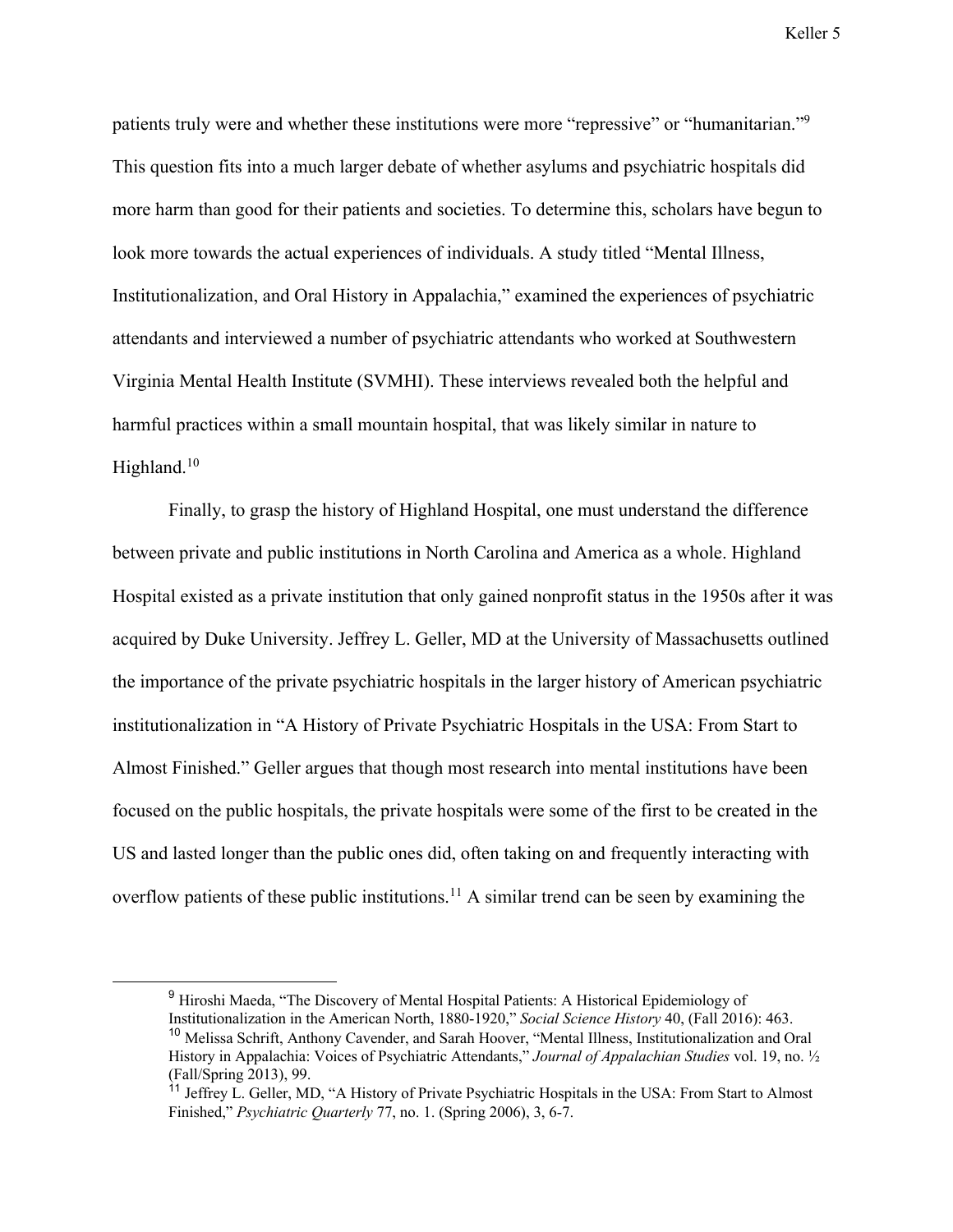timespan of Highland Hospital. During the nearly 90 years it was open, the Hospital was able to adjust to changes in funding and continue to attract patients.

Beyond the few, short articles and amateur histories penned in local newspapers and blogs, there has been little written about Asheville's Highland Hospital. What has been written focuses almost entirely on the fire of May 11, 1948 that claimed the lives of nine female patients, including author Zelda Fitzgerald. The fire, while tragic, is only one dark chapter of the hospital's nearly 90 year history. Open between 1904 and 1993, this private hospital saw hundreds of patients travel in and out of its doors. Despite its longevity, historians have failed to view Highland as much more than a footnote and a stop on tourist ghost tours through the city. Yet, Highland's story is emblematic of a far more intricate history of mental health treatment and institutionalization in America.

Highland's founder, Dr. Robert S. Carroll, received his medical education at a time when psychiatry as a field had not been fully specialized yet. After becoming a pharmacist, then getting his medical degree from Marian Simms Medical College in 1893, he practiced general medicine for a while, and began to notice the lack of affective psychiatric help available to patients. It was the practice of most hospitals during the late 1800s and early 1900s to "smother the patient's abnormal conduct," which according to one of Dr. Carroll's contemporaries, Dr. Evelyn Parker Ivey, Carroll could not accept.<sup>12</sup> After years of work in general hospitals, Dr. Carroll received additional schooling at Rush Medical College, now the University of Chicago, and Polyclinic in New York, where he learned about psychiatric practices, and most specifically

 <sup>12</sup> Evelyn Parker Ivey-Davis, Transcript of "Highland Hospital Revisited" speech, August 22, 1979, Asheville, D.H. Ramsey Library, Special Collections, Highland Hospital Collection, Folder 1, 3.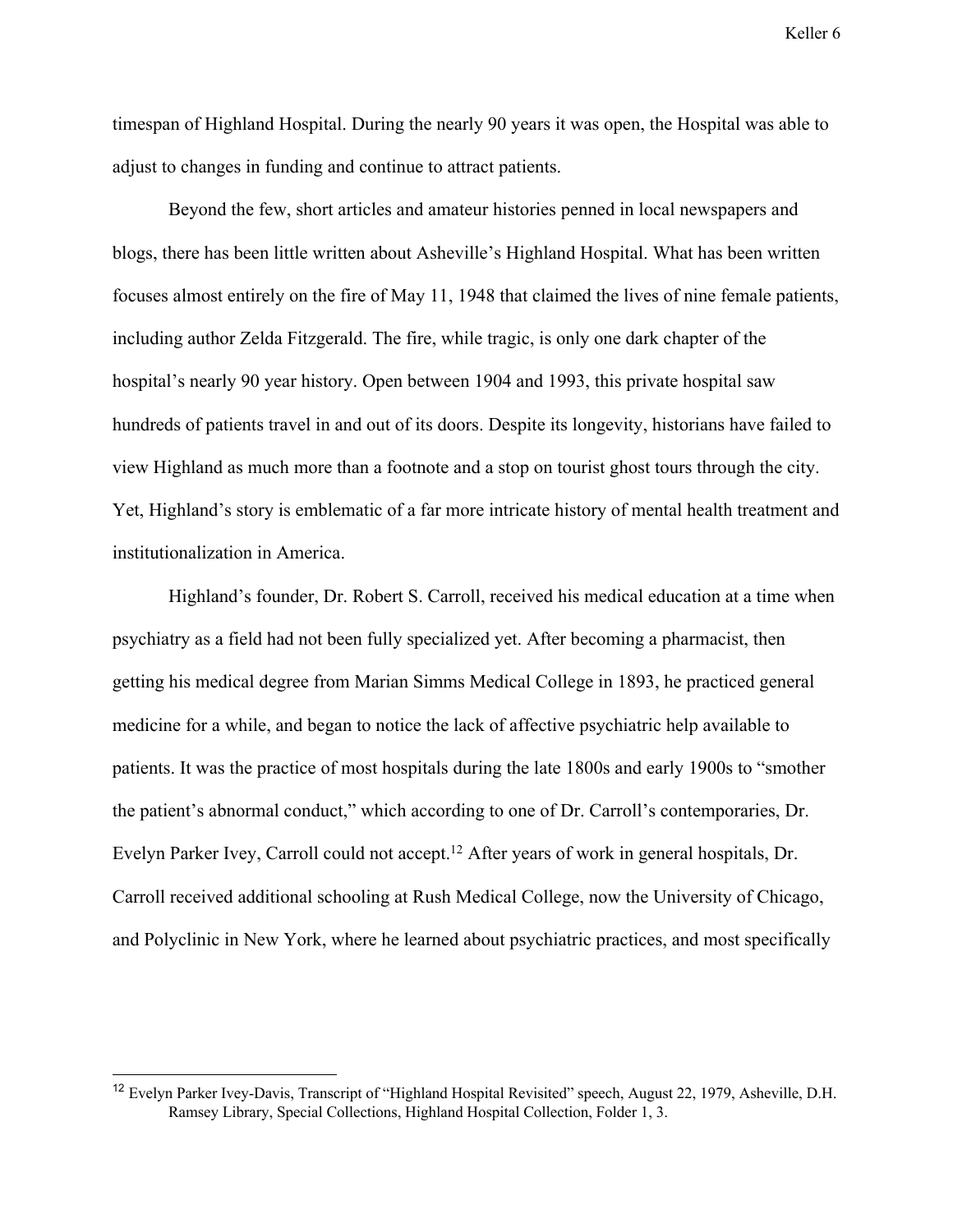hydrotherapy.<sup>13</sup> Finally, he decided to open his own psychiatric hospital with an emphasis on physical activity and diet as a means to improve mental health.

From the early days of Highland Hospital Dr. Carroll believed in the importance of maintaining a healthy physicality in order to improve one's mental health. Thus, Highland tried to avoid giving their patients potent drugs unless necessary and placed emphasis on healthy diet, including "fresh vegetables," and regular outdoors exercise.<sup>14</sup> In a document titled, the "Aims  $\&$ Ideals of Highland Hospital," which was kept in Dr. Carroll's files, it is noted that Asheville was selected as the location for the hospital because of, "the need of the sick brain for oxygen."<sup>15</sup> Essentially, Dr. Carroll believed that Asheville's clean air and climate would help alleviate some of the mental disorders in patients and allow patients to venture outside each day throughout the year.16 While this idea was unique to mental hospitals of the time, the belief that Asheville's climate could be restorative for patients was a popular one in the area.

Since the 1870s, medical professionals and their patients had been coming to Western North Carolina, which had become known as a "health resort" after a census of the area revealed low instances of tuberculosis and other lung disease.<sup>17</sup> It was during this time that Dr. H.P. Gatchell opened America's first sanatorium for the treatment of tuberculosis in the Kenilworth area of Asheville, leading to a number of other health experts, specifically those related to respiratory illnesses, to open clinics and hospitals throughout the area.18 Asheville became

 <sup>13</sup> Ivey-Davis, Highland Hospital Revisited, 3.

<sup>&</sup>lt;sup>14</sup> "Aims and Ideals of Highland Hospital," Asheville, NC, Pack Memorial Library, North Carolina Room, Folder G, Box MS115.0043.

<sup>&</sup>lt;sup>15</sup> "Aims and Ideals of Highland Hospital." Asheville: Pack Memorial Library, North Carolina Room, Box MS115.0043, Folder G.

<sup>&</sup>lt;sup>16</sup> "Aims and Ideals of Highland Hospital." Asheville: Pack Memorial Library, North Carolina Room, Box MS115.0043, Folder G.

<sup>17</sup> Mary P. Laxton, "Western North Carolina as a Health Resort," *The American Journal of Nursing* 2, no. 12 (1902): 994.

<sup>&</sup>lt;sup>18</sup> "Asheville as a Health Retreat," National Register of Historic Places Travel Itinerary, Asheville, NC, National Park Service, Accessed October 25, 2016, https://www.nps.gov/nr/travel/asheville/health.htm.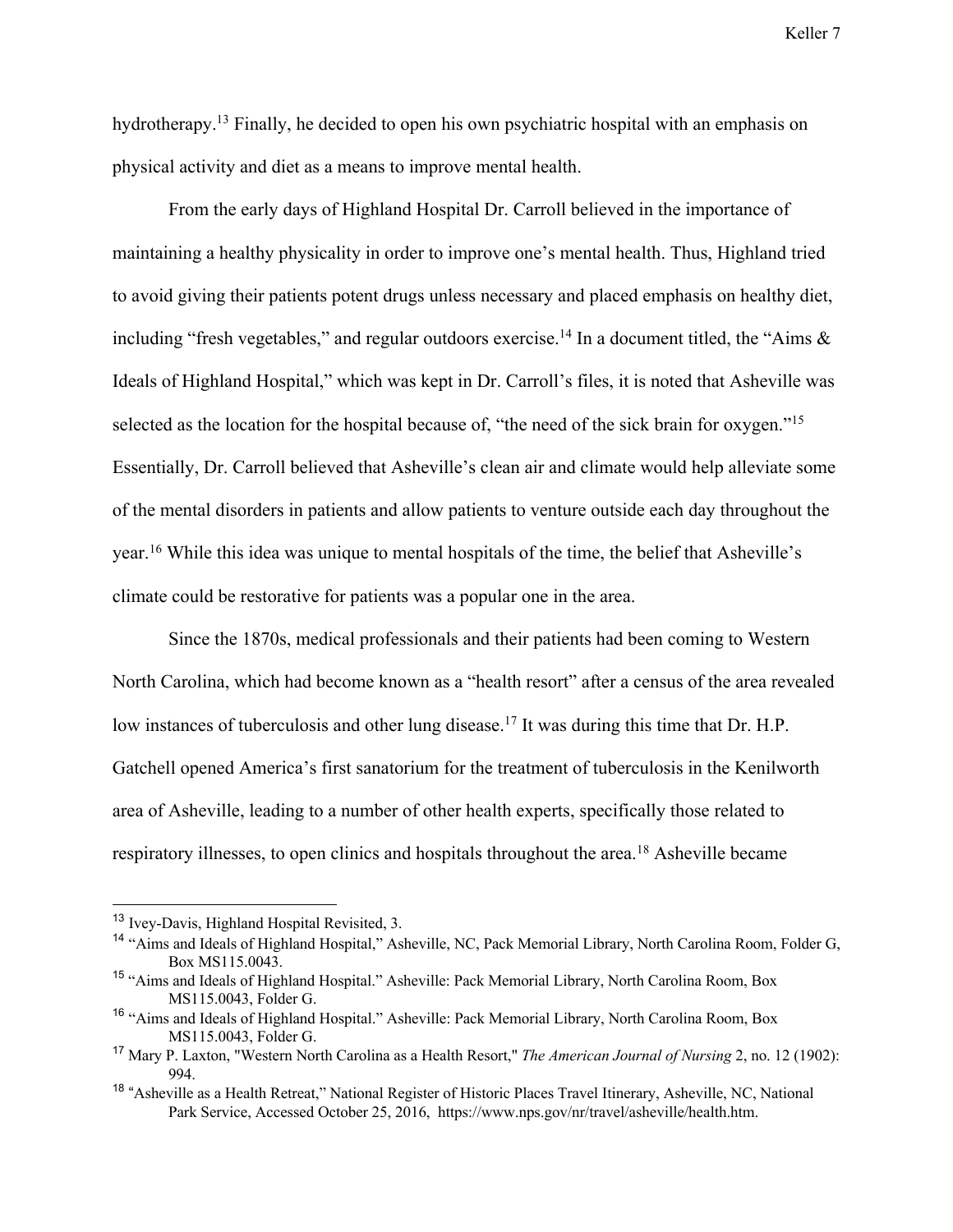known for a number tuberculosis sanatoriums that contained,"charming sun-parlors" where "fresh air treatment may be thoroughly enjoyed."19 A number of notable figures in Asheville's history, such as George Vanderbilt and E.W. Grove also came to the area seeking medical treatment for family members and themselves.<sup>20</sup> In Morganton, NC, another sanatorium was built in 1901 for the treatment of mental illness, furthering the idea that Western North Carolina's climate could be good for the body and the mind.<sup>21</sup> In Highland's own promotional materials, Asheville is described as having a climate similar to Italy, being area of "unsurpassed" beauty with bountiful nature and "crystal clear" waters that make it an ideal area for "a health resort of all season."22

Throughout his time at Highland Hospital, Dr. Carroll wrote a number of articles on various topics in psychiatry. One early article titled, "The Therapy of Work" argues that psychotherapy must be employed through therapies that also engaged the body in physical "work" that was "well within the strength of the patient… and employing sufficient mental activity."23 Carroll believed that physical work ultimately helps the patient, along with advising from nurses and attendants, to employ "wholesome and rational thought."24 In this same article, Dr. Carroll includes examples of several patients who he claims benefited from this form of therapy. Based upon the locations that several of these patients worked, such as Black Mountain, it can be surmised that these were patients from Highland Hospital, who ultimately appear to have benefited from this form of therapy. Meanwhile, extensive oral histories done on the

 <sup>19</sup> Mary P. Laxton, "Western North Carolina as a Health Resort," *The American Journal of Nursing* 2, no. 12 (1902): 995.

<sup>&</sup>lt;sup>20</sup> "Asheville as a Health Retreat," National Register of Historic Places Travel Itinerary, Asheville, NC, National Park Service, Accessed October 25, 2016, https://www.nps.gov/nr/travel/asheville/health.htm.

<sup>21</sup> Mary P. Laxton, "Western North Carolina as a Health Resort," 3.

<sup>&</sup>lt;sup>22</sup> "Diets," Duke Medical Center Archive, Durham, NC, Highland Hospital Records, Box 2, Folder 42, 4.

<sup>23</sup> Robert S. Carroll, M.D., "The Therapy of Work," *Journal of American Medical Association*, no. LIV (June 18, 1910): 2032-2035. Pack Memorial Library, North Carolina Room, Highland Hospital Papers, 6.

<sup>&</sup>lt;sup>24</sup> Carroll, "The Therapy of Work," 2037.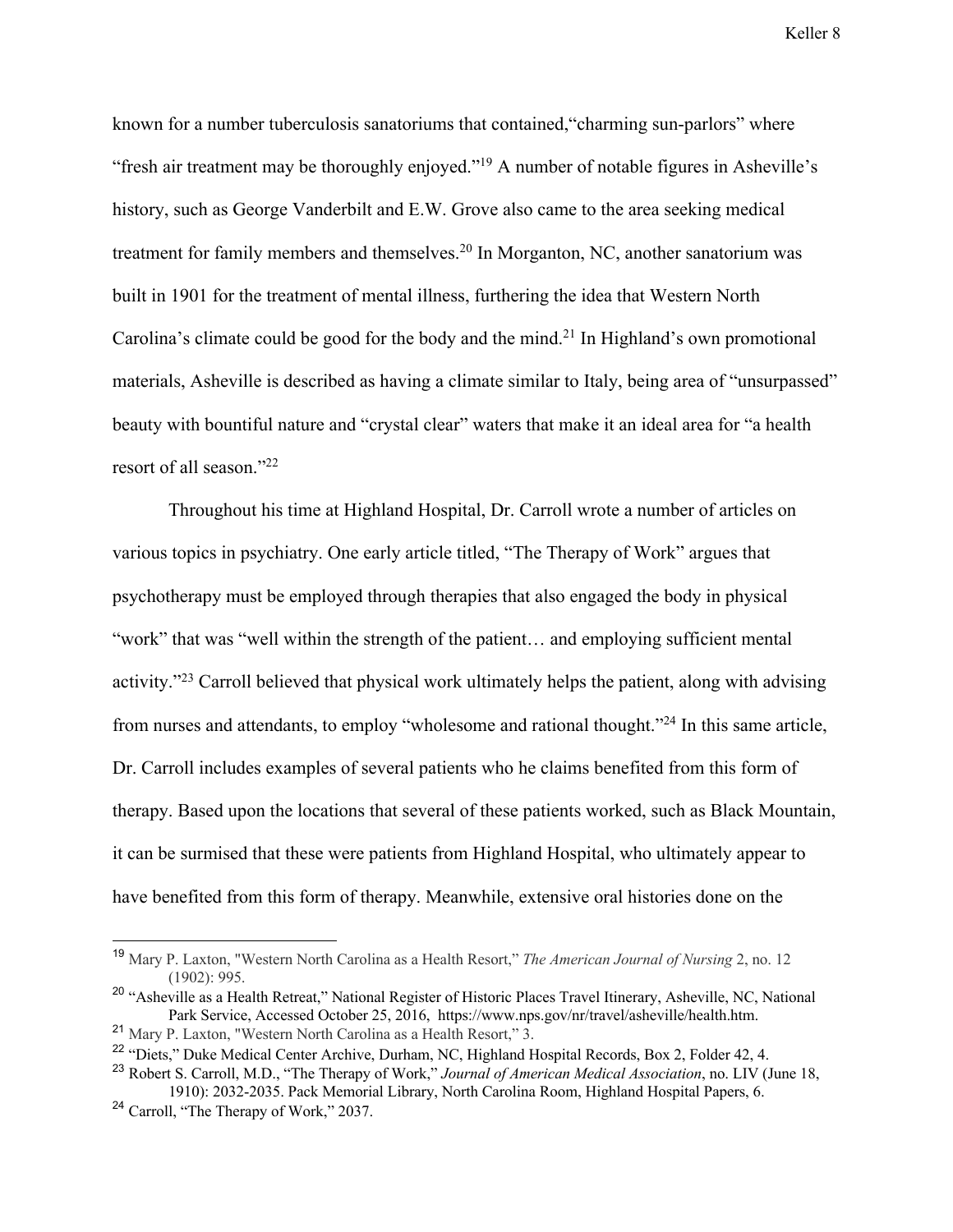Southwestern Virginia Mental Health Institute notes that for their local psychiatric hospital, patient labor was also integral to their "institutional philosophy," meaning that the psychiatric attendants also believed that doing work, "provided patients with a sense of purpose and accomplishment."25 However, they were also dependent on patient labor to run the institution, and the attendants believed laws barring patients from working during their stays negatively impacted them..<sup>26</sup>

For the early part of the 20th century, Highland hospital was dominated by therapies that aimed to improve diet, physical work, gardening, hiking, and sports, and psychotherapy conducted with the doctors and nurses at Highland. However, several more intense techniques were used in attempts to regulate the patient's biology. The use of hydrotherapy was commonly employed along with these practices, as Dr. Carroll had received training in this specialty as he furthered his education at Rush Medical College, which is now the University of Chicago.<sup>27</sup> Yet, in the 1930s, scientific discoveries gave rise to various other medical procedures, many of which were introduced to Highland. Principal to these therapies were the "insulin coma, metrazol convulsive therapy, electroshock, and prefrontal lobotomy."28

One of the most notable treatments Highland used was of Dr. Carroll's own creation. On January 13, 1923, he began the first in a series treatments that came to be known as "Carroll's Treatment."29 This treatment aimed to restore lucidity and reduce symptoms in schizophrenic patients by giving them "injections of sterilized horse serum into the spinal fluid, which caused

<sup>&</sup>lt;sup>25</sup> Melissa Schrift, "Mental Illness, Institutionalization, and Oral History in Appalachia: Voices of Psychiatric Attendants," 103.

<sup>&</sup>lt;sup>26</sup> Melissa Schrift, "Mental Illness, Institutionalization, and Oral History in Appalachia: Voices of Psychiatric Attendants," 103.

<sup>&</sup>lt;sup>27</sup> Ivey-Davis, "Highland Hospital Revisited," 3.

<sup>28</sup> Robert Whitaker, *Mad in America*, 73.

<sup>&</sup>lt;sup>29</sup> Ivey-Davis, "Highland Hospital Revisited," 7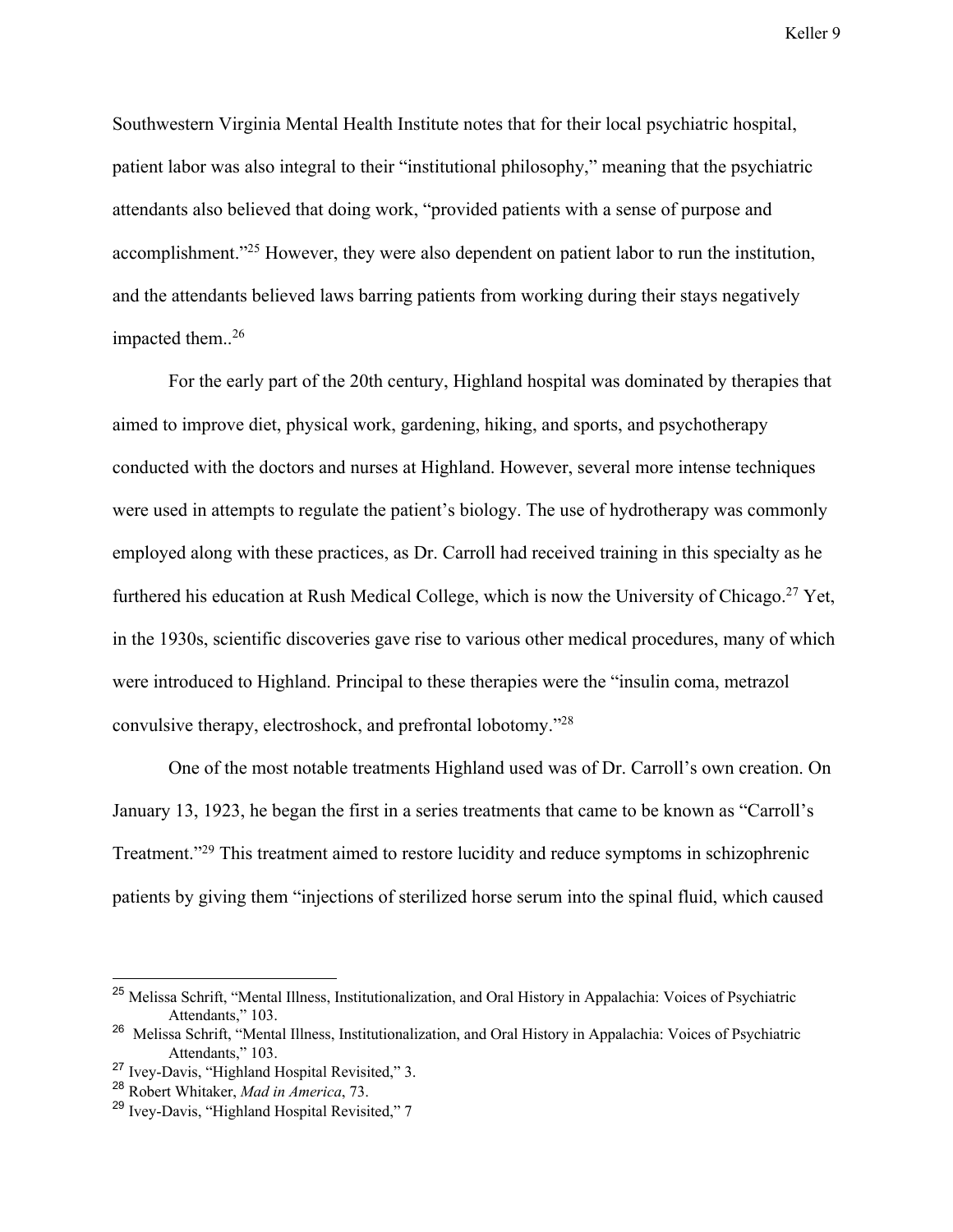aseptic meningitis."30 This serum was prepared from the blood of a horse made immune to toxins. Dr. Carroll argued for the rest of his career that, "of the small number of cases treated at Highland Hospital, temporary or permanent improvement is reported to have occurred in every case."31 However Robert Whitaker notes in *Mad in America*, that these injections cause intense physical suffering to the patients, often making them ill with "backaches, headaches, and vomiting."32 In a speech given by Evelyn Parker Ivey-Davis at Highland's 75th Anniversary, she notes that this form of treatment spread to hospitals in Philadelphia, Italy, and Canada.<sup>33</sup> Of forty-nine cases tested at the Philadelphia Hospital for Mental Diseases, twenty-eight patients were said to have improved after receiving injections, fourteen showed no improvement, and seven reportedly went into remission.<sup>34</sup>

Beginning in the 1920s and carrying on through the 1930s, the number of patients in mental hospitals across the United States started to dramatically increase. In 1922, a survey of by the US Census Bureau concluded that in 1922 there were roughly 256,683 people in public hospitals to 420,553 in 1938. Private hospitals increased from 9,321 to 10,831.<sup>35</sup> Though any one reason for the increase in psychiatric patient populations is difficult to discern, some argue that a focus on biological treatment lead to greater number of individuals being "diagonsed as suffering from neurosyphilis, alcohol misuse, and schizophrenia," and the public found it easier to redistribute patients to facilities rather than care for them at home.<sup>36</sup> During this time, private

 <sup>30</sup> Robert Whitaker, *Mad in America*, 80.

<sup>&</sup>lt;sup>31</sup> Robert S. Carroll, MD, Everett S. Barr, MD, R. Grant Barry, MD, and Mr. David Matzke, "Asceptic Meningitis in the Treatment of Dementia Precox," *The American Journal of Psychiatry* 81, no. 4 (April 1925): 674.

<sup>32</sup> Robert Whitaker, *Mad in America,* 80.

<sup>33</sup> Ivey-Davis, "Highland Hospital Revisited," 8

<sup>&</sup>lt;sup>34</sup> Carroll, et al, "Asceptic Meningitis in the Treatment of Dementia Precox," 678.

<sup>&</sup>lt;sup>35</sup> Jeffrey L. Geller, MD, "A History of Private Psychiatric Hospitals in the USA: From Start to Almost Finished," *Psychiatric Quarterly* 77, no. 1. (Spring 2006), 10.

<sup>36</sup> Abma, "Madness and Mental Health," 99.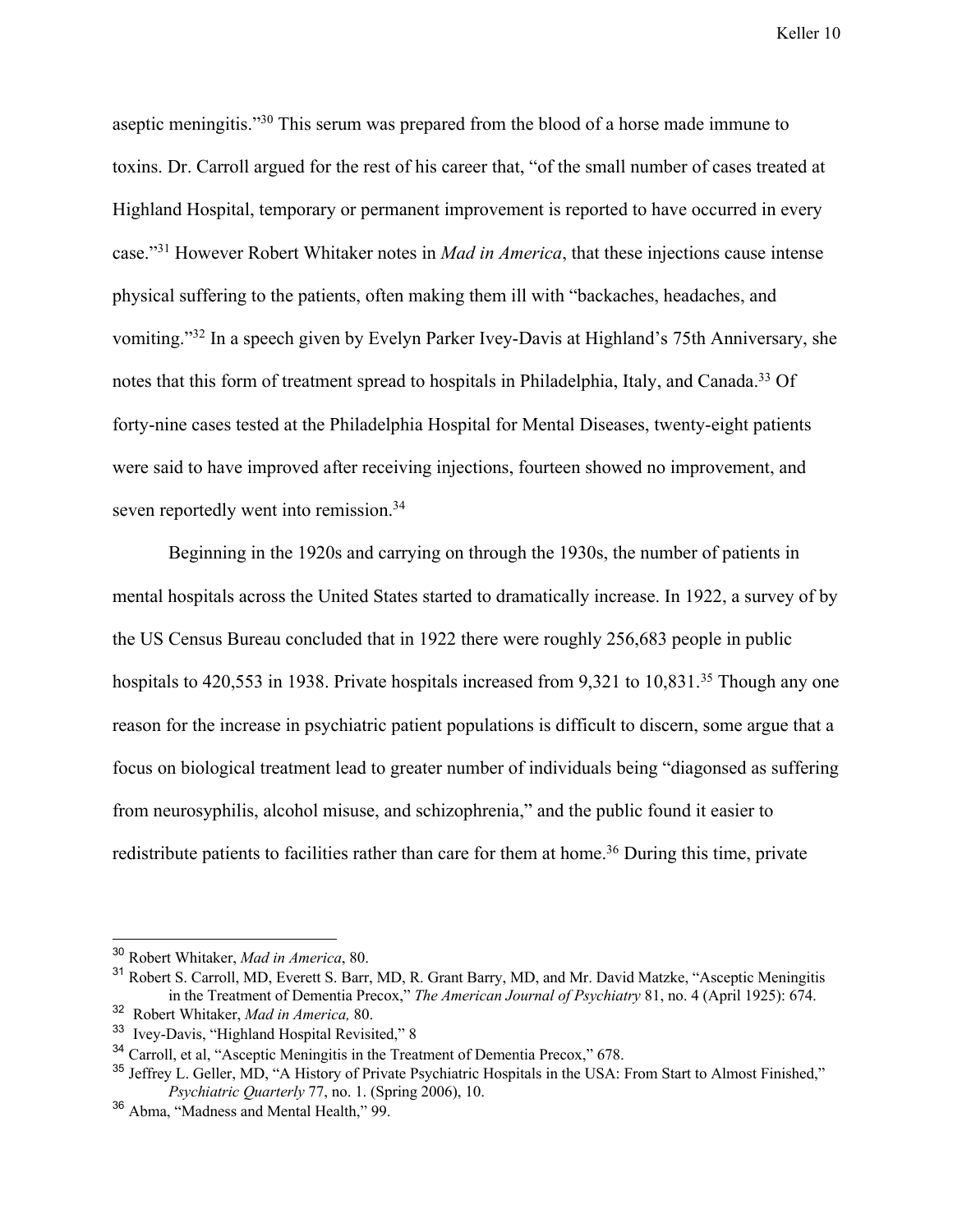institutions made up between 3.4-2.4% of psychiatric facilities, they often offered less crowded quarters for patients with more attention from attendants and physicians with emphasis on patient recreation and rehabilitation.<sup>37</sup> Similarly, Highland Hospital boasted in an early 1940s brochure that the number of patients in Highland were, "limited, and a homelike atmosphere retained, while each patient receives the personal care of specialists who limit their practice to this class of patients."38 Treatment at Highland cost between roughly \$40 to \$150 weekly, depending on the room accomodations for the patient and the services required.<sup>39</sup> The 1920s also brought greater influence on biological forms of treating mental illness. Following the World War I, psychiatrists began observing the phenomenon they then knew as "shell shock," or a number of mental disorders that developed in soldiers as a response to the trauma of battle. The widespread effect of these disorders was a piqued interest in "the relationship between psychic disorders and everyday living conditions."40 The first world war also brought about the use of "clinical psychology" which was a much more direct approach to studying, diagnosing, then treating mental illness as one would with any other form of illness.<sup>41</sup>

Highland hospital engaged in several forms of biological treatment. Treatments noted in Highland Hospital's brochure, in addition to the required schedule of rest and physical work, patients would be subject to "hydrotherapy, or scientific bathing," which, "offers and aids in ridding the system of its poisons and producing tonic reactions that could not otherwise be

<sup>&</sup>lt;sup>37</sup> Jeffrey L. Geller, MD, "A History of Private Psychiatric Hospitals in the USA: From Start to Almost Finished," 11.

<sup>38</sup> "Highland Hospital circa 1940s Brochure," Asheville, NC: Pack Memorial Library, North Carolina Room, Highland Hospital Papers, MS115, 20.

<sup>39</sup> "Highland Hospital circa 1940s Brochure," Asheville, NC: Pack Memorial Library, North Carolina Room, Highland Hospital Papers, MS115, 32.

<sup>40</sup> Ruud Abma, "Madness and Mental Health," 107.

<sup>41</sup> Ruud Abma, "Madness and Mental Health," 107.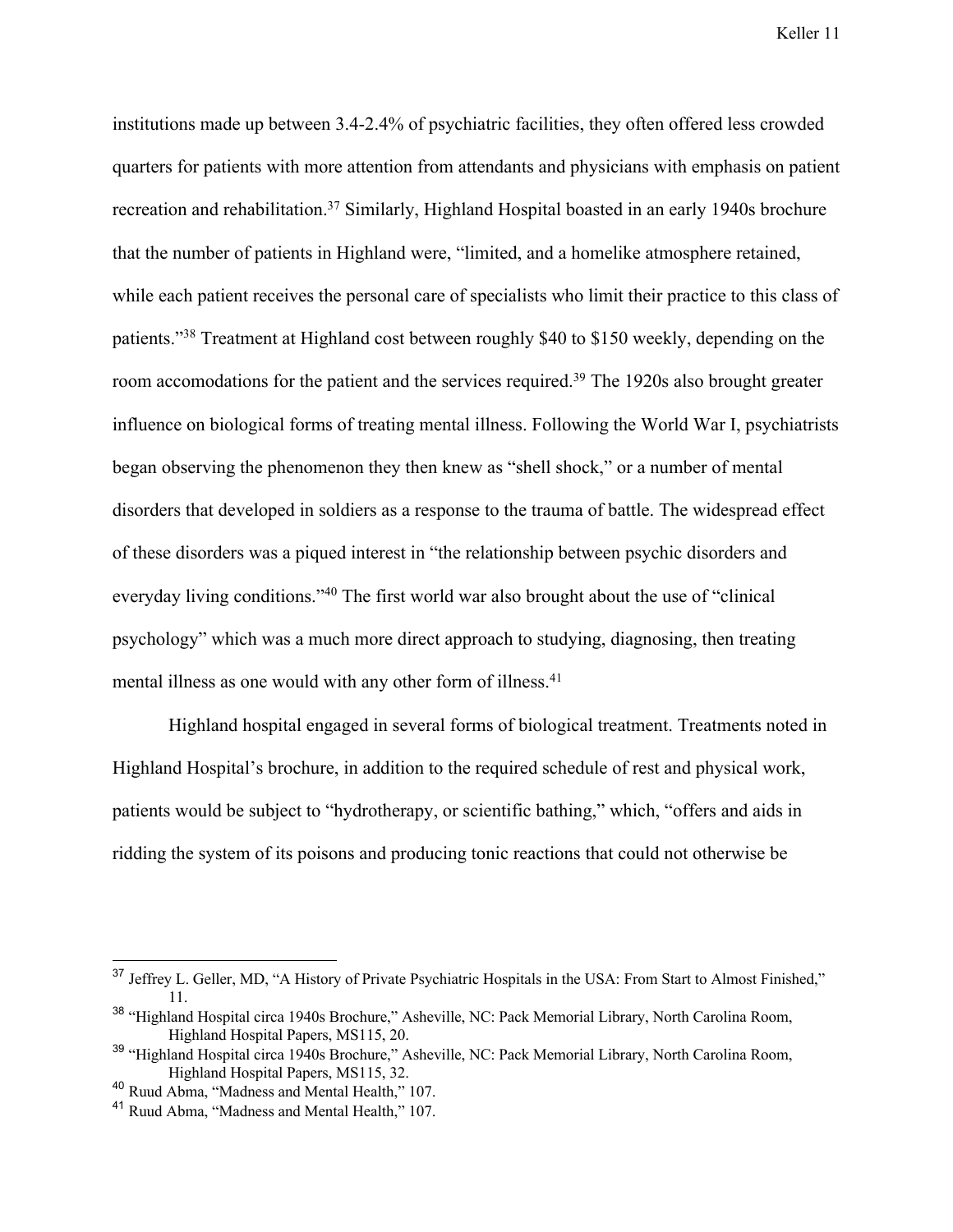obtained."42 Interviews from attendants at Southwestern Virginia Mental Health Institute, another hospital in Appalachia, described hydrotherapy, or "ice-packs" as they refer to it, as a way of "restraining" and "sedating" the patient by essentially rolling them in a blanket doused in ice water.43 It is also noted that, "electricity has a limited but definite use," referring undoubtedly to electroshock therapy, which involved "shocking the brain to the point of eliciting convulsions," which seemed to allow more lucidity in patients characterized as psychotic.<sup>44</sup> The use of electroshock therapy is tied closely to insulin coma therapy, which was clearly employed at Highland due to records of insulin being purchased as early as 1947.45 Insulin comas were first used by Manfred Sakel after accidentally giving too much insulin to several of his patients. The added insulin caused the patient to go into hypoglycemic shock, then into a coma. Though not his initial intent when giving these patients insulin, Sakel noted that when addicted patients awoke from these comas they showed a disinterest in morphine.<sup>46</sup> After continued intentional inductions, Sakel hypothesized insulin comas could be a potential cure for schizophrenia.47 In the 1945-1946 Medical Directors report, it is noted that 25 patients were given deep shock insulin treatment during the period of April 1, 1945 through July 31, 1946. Of those patients, 15 were discharged from the hospital and 10 were still undergoing treatment at the time the report was written. Of the patients released from the hospital at least three relapsed and one died. While the

 <sup>42</sup> "Highland Hospital circa 1940s Brochure," Asheville, NC: Pack Memorial Library, North Carolina Room, Highland Hospital Papers, MS115, 24.

<sup>&</sup>lt;sup>43</sup> Schrift, "Mental Illness, Institutionalization, and Oral History in Appalachia: Voices of Psychiatric Attendants," 97.

<sup>44</sup> Shorter, *History of Psychiatry*, 207.

<sup>45</sup> A.S. Brower, Letter to Mr. J.E. Doxey, July 18, 1947. Duke Medical Center Archive, Durham, NC, Highland Hospital Records, Box 1.

<sup>46</sup> Shorter, *History of Psychiatry*, 227.

<sup>47</sup> Shorter, *History of Psychiatry*, 209.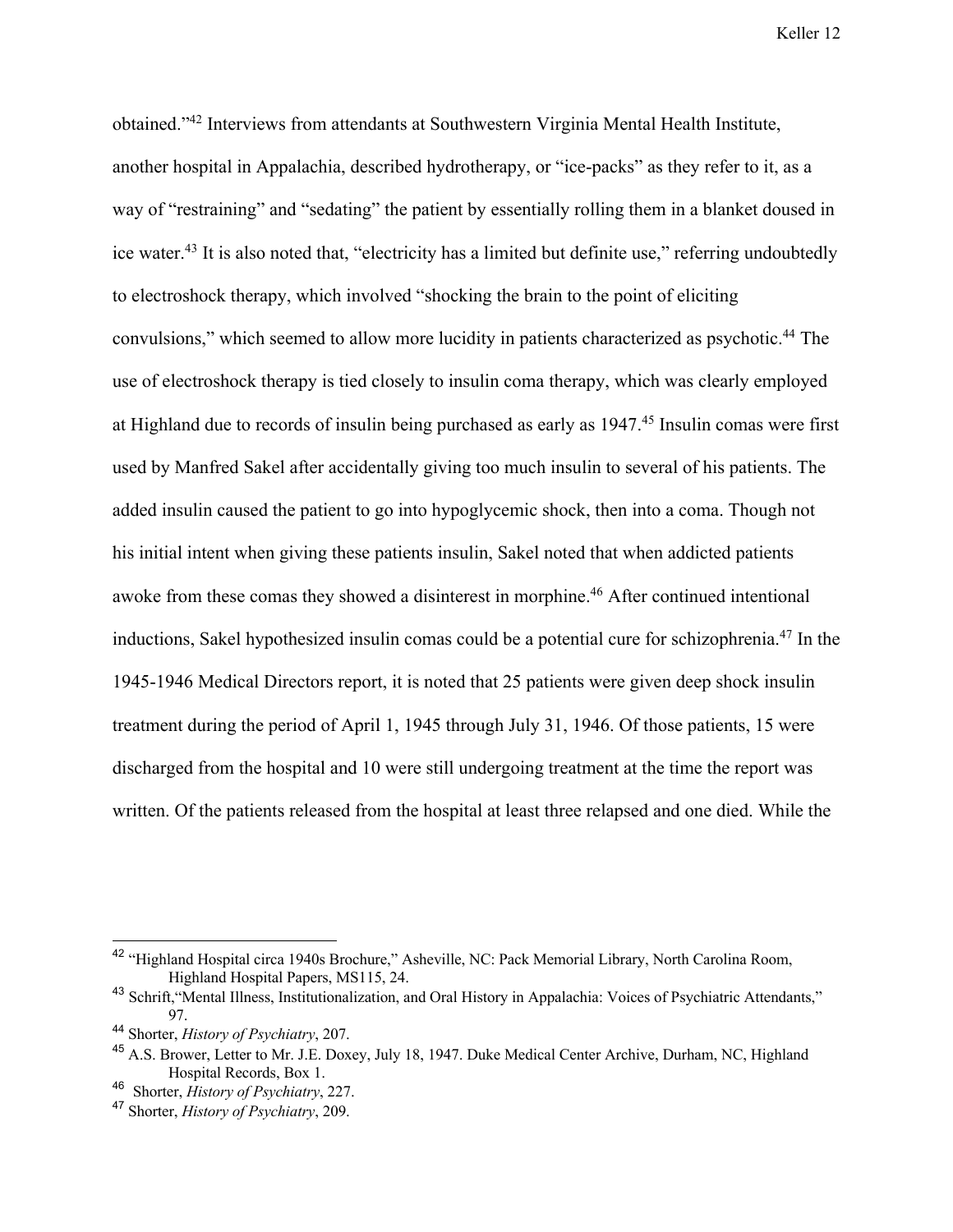report made no indication that insulin shock treatment would stop, they did note that the picture from the past year was "much worse" than it had normally been.<sup>48</sup>

Among the many biological treatments and psychosurgeries that developed during the 1930s was the lobotomy. Lobotomies were a form of psychosurgery in which the patient's frontal or orbital lobes in their brain would essentially be separated by a physician by going into the brain under the eyelid, often using an ice-pick or similar instrument.<sup>49</sup> Though there are no records of lobotomies performed during this era at Highland Hospital, they were incredibly popular in the United States and Europe until the 1950s when new antipsychotic drugs were introduced.50

Despite its facade as an idyllic haven for patients, the early history of Highland Hospital was far from perfect. Rather, cases of improper conduct surfaced during the treatment of, and years following the treatment of several patients. Though few accessible records exist of patient's specific experiences at Highland Hospital, several noticeable documents stand out. In 1927, a case was brought before the State Supreme Court and the Division of Mental Health and Hygiene of the State Board of Charities and Public Welfare alleging that Dr. Robert S. Carroll had engaged in years of "grossly immoral conduct... with the women patients of the institution."51 After investigation, the state Board of Medical Examiners unanimously decided to revoke Dr. Carroll's license to practice medicine. However, Carroll appealed this decision to the Buncombe Superior Court. Judge Shaw oversaw his appeal and stated that "'due process of the

 <sup>48</sup> B.T. Bennett, M.D., "Medical Directors Report, 1945-1946," Duke Medical Center Archive, Durham, NC, Highland Hospital Records, Box 2, Folder 34, 2.

<sup>49</sup> Shorter, *History of Psychiatry*, 227.

<sup>50</sup> Shorter, *History of Psychiatry*, 228.

<sup>51</sup> "Carroll Case Before State Supreme Court," *Public Welfare Progress: Published Monthly for Free Distribution by the North Carolina State Board of Charities and Public Welfare* 8, no.1 (January 1927): 17.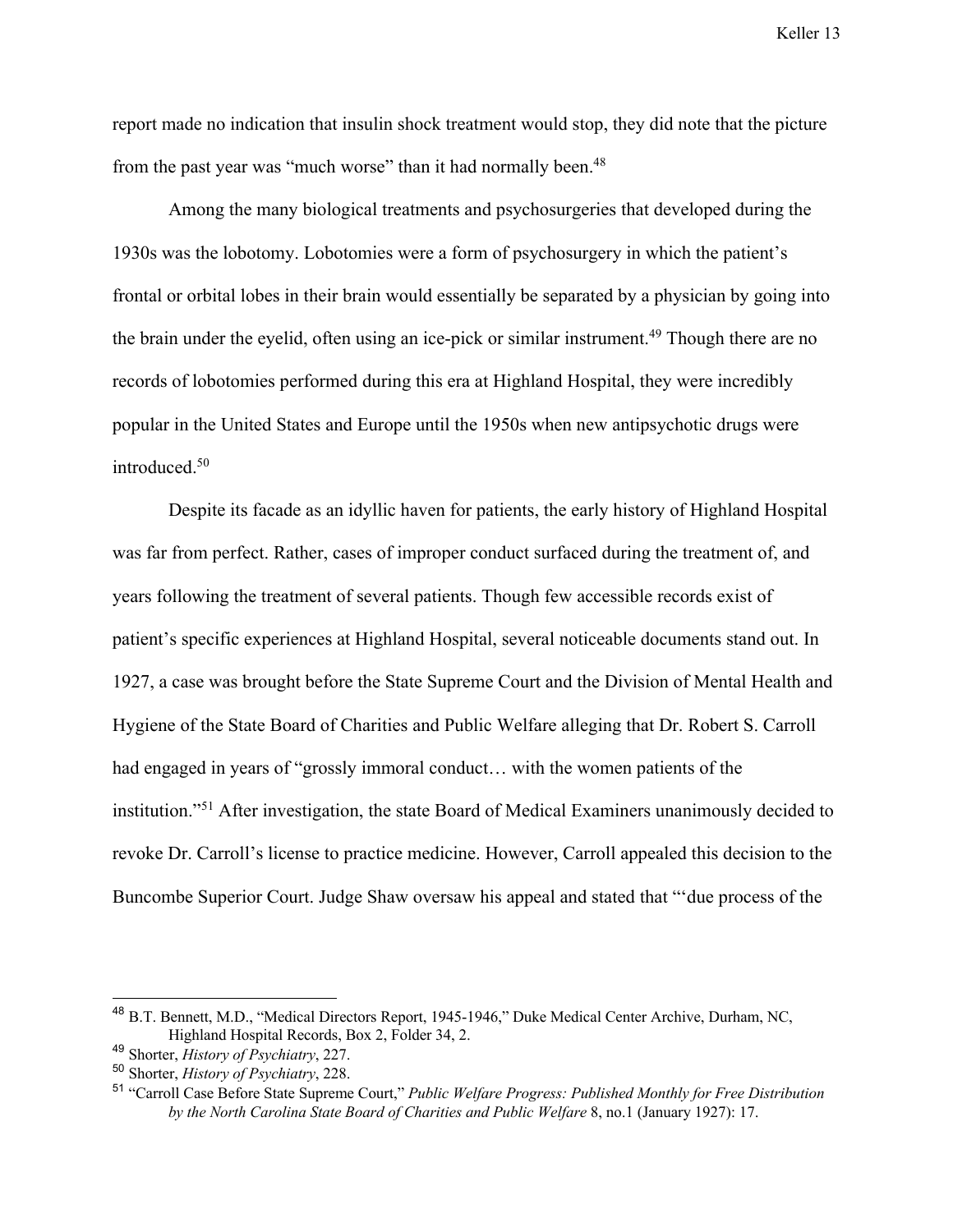law'... meant that he was entitled to a trial by jury of his peers."<sup>52</sup> Yet, the Attorney General at the time stated that they were not prepared for such a case and it was thrown out of court. The State Board of Charities and Public Welfare began a suit to instead revoke Highland Hospital's license instead of just revoking Dr. Carroll's.<sup>53</sup>

Ultimately, the second suit against the Hospital itself never came to fruition. Dr. Carroll argued that the case against him was insufficient. A mistrial on the second case was declared due to the jury's inability to answer one of the questions before them. They were asked, "Was Dr. Robert S. Carroll guilty of gross immorality while medical director and manager of Highland Hospital, as alleged in the complaint?"54 Due to the jury's inability to decide upon this aspect of the case, the Hospital's license was maintained. However, the confusing trial and system of appeals again called into question the standing of Highland Hospital's medical license many years later in 1946 when the new president, Dr. A.S. Brower, decided to confirm that Highland was, in fact, licensed by the Medical Board. Ultimately, they found no further attempts to revoke Highland's license, and a letter to Dr. Brower stated that if there had been further cases against Carroll that, "he would have appealed through every court in the land."55

Dr. Carroll affirmed in a letter to Dr. Brower that they were cleared of these charges and "there was no holding up of Highland Hospital's license for any reason."56 Yet, while the State Board of Public Welfare and Charities were not successful in revoking the hospital's license, there was a closely related case of illegal detention and assault of a patient brought before the

 <sup>52</sup> "Carroll Case Before State Supreme Court," *Public Welfare Progress,* 17.

<sup>53</sup>"Carroll Case Before State Supreme Court," *Public Welfare Progress,* 17.

<sup>54</sup> "*The State Board of Charities and Public Welfare et al. v. Highland Hospital, Inc., and Dr. Robert S. Carroll* Filed 20 March, 1929," in *North Carolina Reports: Cases Argued and Determined in the Supreme Court of North Carolina*, ed. Robert C. Strong (Raleigh: Bynum Printing Co. State Printers, 1929): 725-755.

<sup>55</sup> "Highland Hospital, Inc. License Letter to Dr. A.S. Brower," Circa 1944-1945. Duke Medical Center Archive, Highland Hospital Collection, Box 1, Folder 29, 2.

<sup>56</sup> Dr. R.S. Carroll, Letter to Mr. A.S. Brower, October 20, 1944. Duke Medical Center Archive, Durham, NC, Highland Hospital Records, Box 1, Folder 24.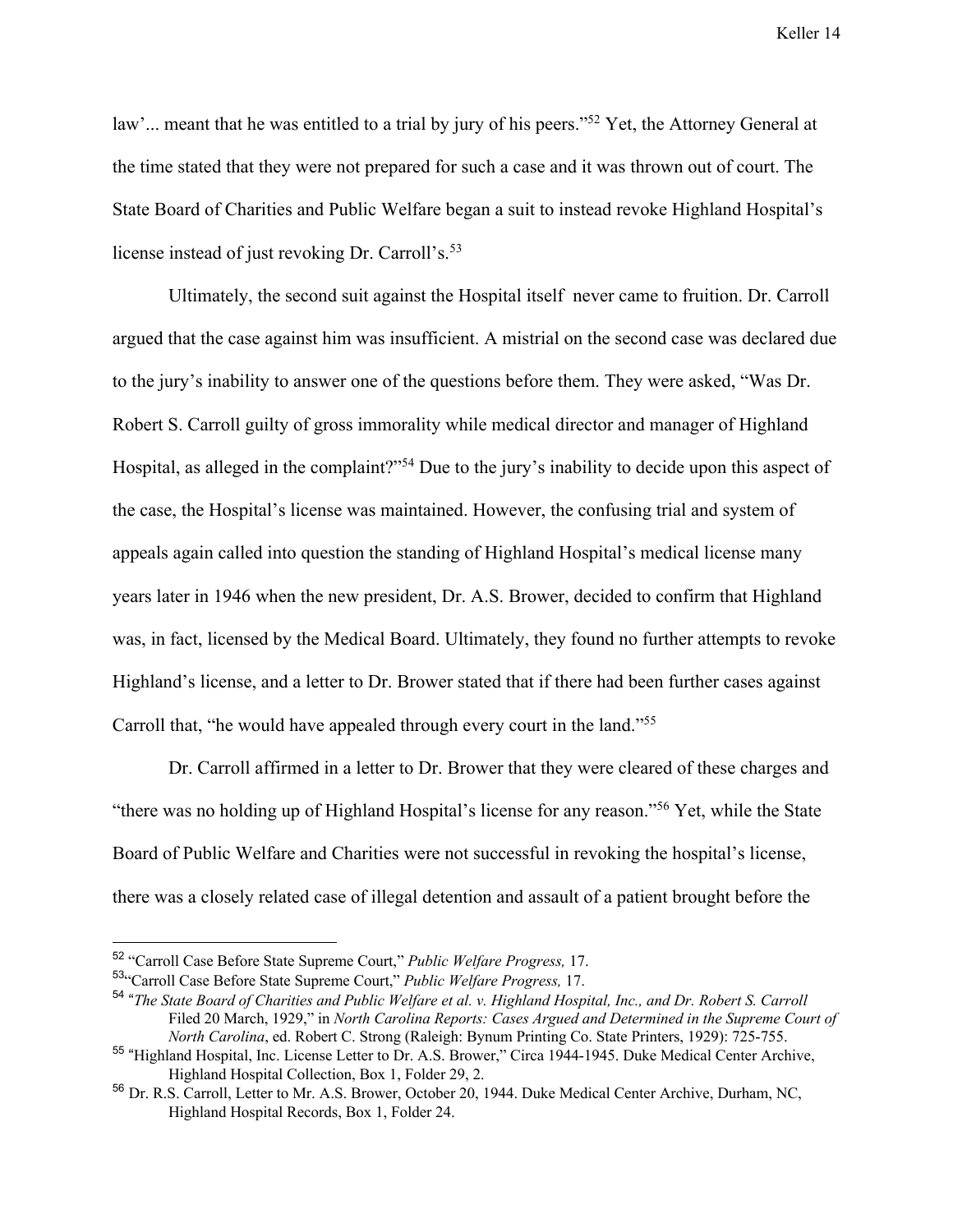North Carolina Supreme Court on February 24, 1915. This case, *Cook v. Highland Hospital et al.*, was brought against the hospital and Dr. Carroll by a woman named Beatrice Cook. She had admitted herself into the hospital after being led to believe that it was a most "elegant and luxurious" sanitarium that she would enter to cure her mild malaria and get rest and relaxation before her upcoming wedding.57 She based her assumptions upon marketing materials she received from Highland Hospital, specifically the "Diets" pamphlet which simply describes the types of healthy meals served at the hospital and on its cover states that, "Highland Hospital is an institution for the treatment of Nervous, Habit, and Mild Mental cases; especially emphasizing the natural curative agents Rest, Climate, Water, Diet, Work and Play."58 Other promotional materials entitled, "How Highland Hospital Helps" describe the ground's fifteen acres as "artistically planted" and "picturesque."59 However, upon her admittance, Cook was not permitted to see her sister who was residing in the area, and claimed that she was forcefully restrained against her will, had her hair forcefully shampooed, locked in a room infested with roaches, received compulsory hypodermic injections twice a day, forced to have her breasts massaged, given very little food, and handled in such a manner that her arm was injured.<sup>60</sup> Dr. Carroll and Highland Hospital denied any mistreatment, stating that while she was detained against her will it was because she was hysterical and a danger to herself. The court ultimately ruled in favor of the defendant, since she was not committed to the hospital under any legal means and thus had the right to leave at any time.<sup>61</sup>

 <sup>57</sup> "Cook v. Highland Hospital et al. 168 N.C. 250," In *The Southeastern Reporter: With Key-Number Annotations*, Volume 84 (St. Paul: West Publishing Co, 1915), 352-353.

<sup>58</sup> "Diets," Duke Medical Center Archive, Durham, NC, Highland Hospital Records, Box 1, Folder 42, 1.

<sup>&</sup>lt;sup>59</sup> "How Highland Hospital Helps," Duke Medical Center Archive, Durham, NC, Highland Hospital Records, Box 2, Folder 42, 5.

<sup>60</sup> "Cook v. Highland Hospital et al. 168 N.C. 250," In *The Southeastern Reporter: With Key-Number Annotations*, 353-354.

<sup>61</sup> "Cook v. Highland Hospital et al. 168 N.C. 250." In *The Southeastern Reporter: With Key-Number Annotations*, 355.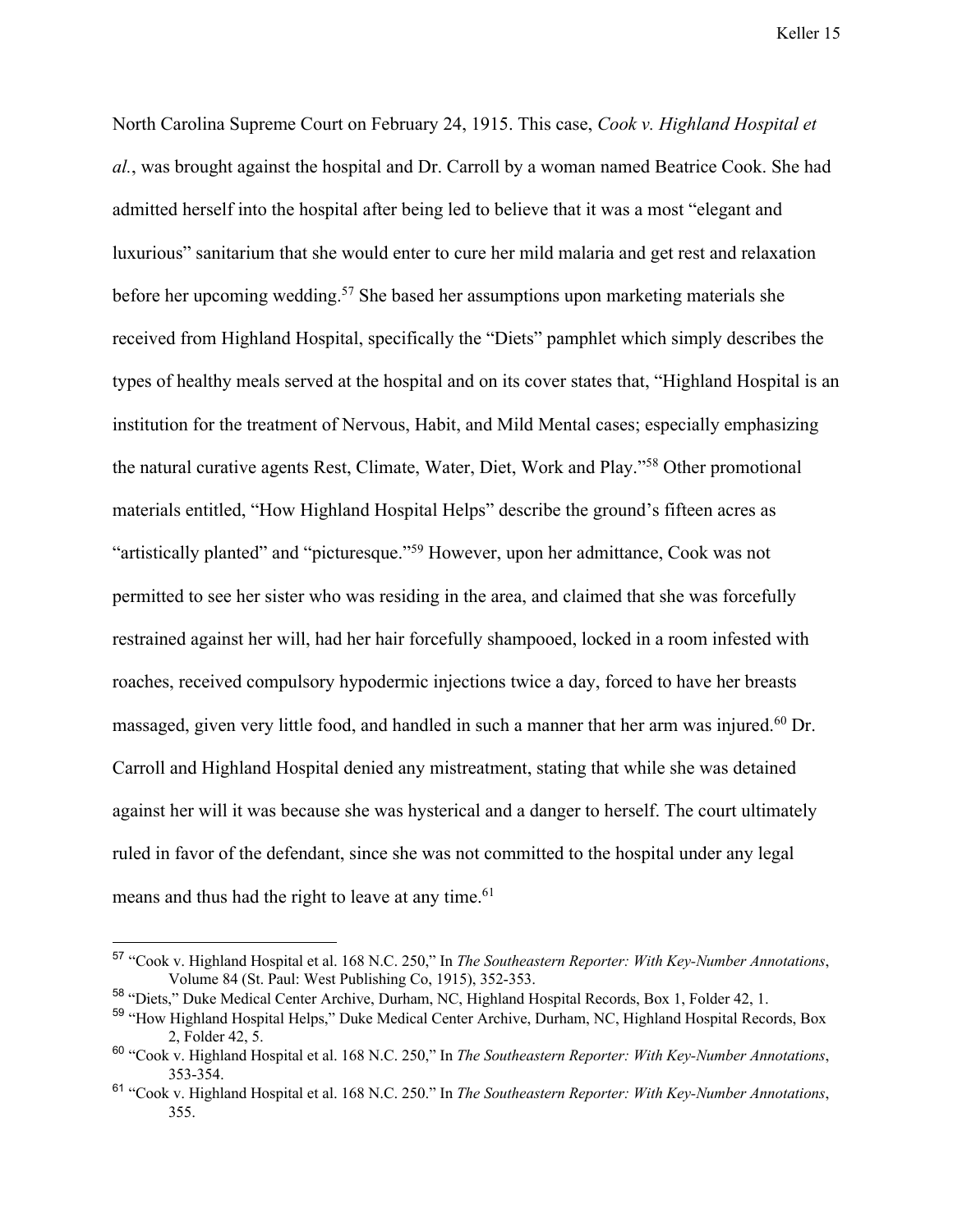Despite all of Dr. Carroll's claims, after his retirement, the hospital did receive a letter from a fifteen-year-old girl who claimed that her father was horribly mistreated during his brief stay at Highland Hospital. She stated in her letter, which was sent to Dr. Davidson, president of Duke University Hospital at the time, and the President of the North Carolina Medical Society, that a physician at the hospital, named Dr. Craig, had "thrust him into a small room, took his clothes from him, and left him there for two days," with no food or water. $62$  She further claimed that Dr. Craig attempted to give her father shock treatments against his wishes, and those of his family, the day he was intended to be released. While he was a patient there in June of 1950, he died soon afterwards in September of a brain tumor, which his family believed was the cause for all of his strange behavior that lead to his hospitalization.<sup>63</sup>

There was a subsequent investigation into the treatment of the patient, in which Highland Hospital officials looked at Dr. Craig's notes and determined that there was no inappropriate treatment of the girl's father during his stay at Highland Hospital.<sup>64</sup> This letter came after the Hospital had been discussing a revision to their policy regarding patient's consent to restraint and detention at their facilities. This discussion followed the guidelines put forth in the *Cook v. Highland Hospital*, 168 N.C., 250 case. The new management of Highland determined that a mental hospital had the legal right to restrain patients with the force deemed necessary to stop them from injuring themselves, others, or the property around them. However, the hospital officials were not permitted to engage in excessive restraint of patients, and they could not hold patients in the hospital against their will, unless they were legally committed to the hospital.<sup>65</sup>

 $62$  Mary Ellen Loftie, 1951, Copy of letter to Dr. Davidsen of Duke University Medical School, Duke Medical Center Archive, Durham, NC, Highland Hospital Records, Box 1, Folder 43.

<sup>63</sup> Loftie, Mary Ellen. Copy of letter to Dr. Davidsen of Duke University Medical School.

<sup>&</sup>lt;sup>64</sup> Loftie, Mary Ellen. Copy of letter to Dr. Davidsen of Duke University Medical School.

<sup>&</sup>lt;sup>65</sup> E.C. Bryson, Letter to Mr. A.S. Brower, April 11, 1947, Duke Medical Center Archive, Durham, NC, Highland Hospital Records, Box 1, Folder 16.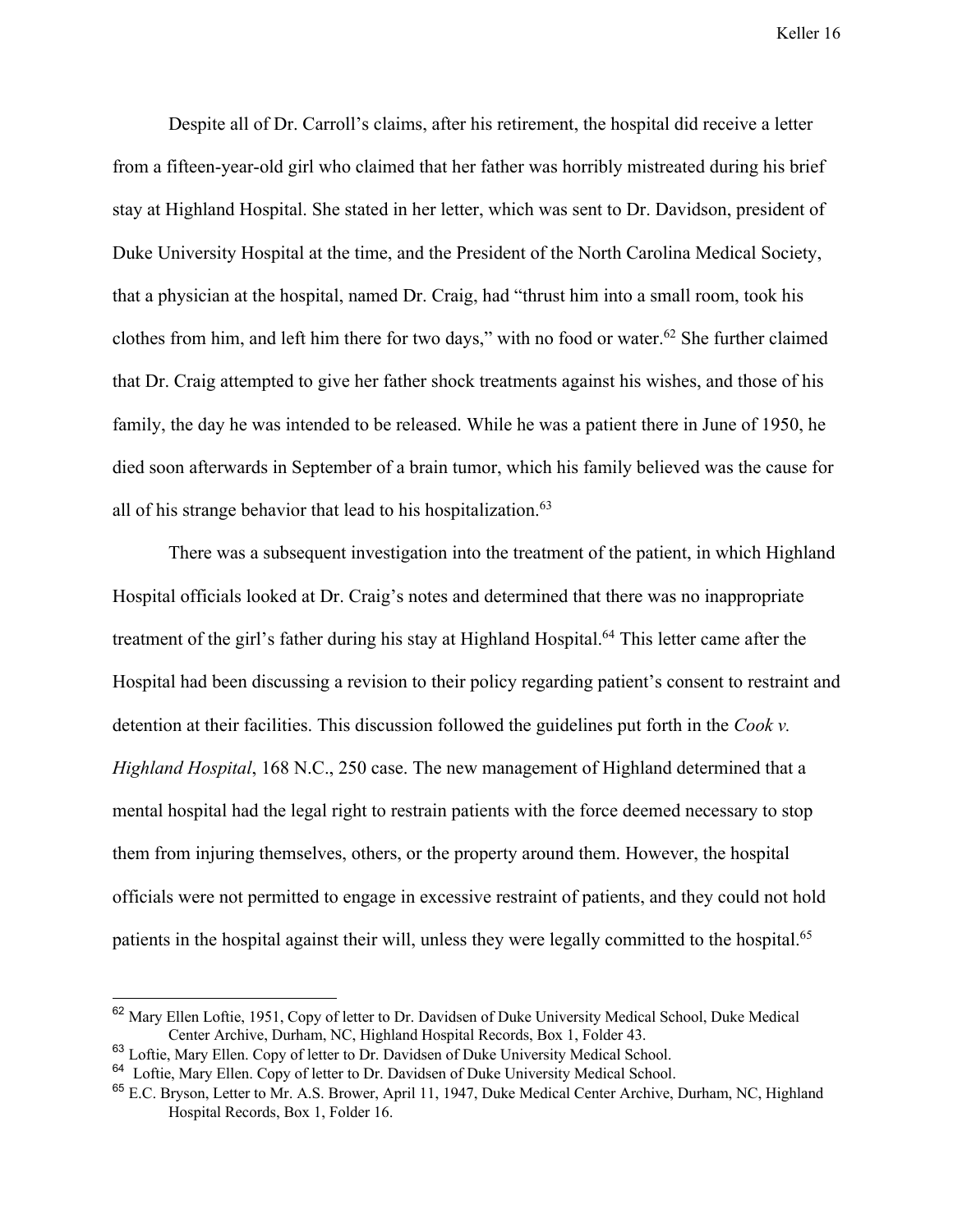Carroll would continue as the primary owner of Highland Hospital until April 2, 1939, when he gifted the hospital to Duke University for a lease of 5 years, after which, Duke became the sole owner of all the property.<sup>66</sup> Dr. Carroll agreed to gift the hospital at no cost to Duke under the terms that the university would, "make an earnest effort in good faith to maintain and operate the institution for the treatment of mental, nervous and habit disorders." They also had to comply with the following "standards and ideals" that Carroll set forward, namely utilising, "outof-door occupational therapy, the elimination of sedative drugs," and "the wise balancing of food and exercise looking to evolve the individual's highest possible biochemical integrity."67 Duke accepted this responsibility, agreeing to keep Dr. Carroll on as medical director for a salary of \$1000 per month.<sup>68</sup> He continued as medical director until retiring in 1946 at 77 years old and his position was taken over by Dr. Otto von Billing.<sup>69</sup> As such, the agreement patients and their families signed upon entering the hospital was rewritten to reflect these changes, and make it clear to attendants there that they were not to use excessive force.<sup>70</sup>

The exact reason for Carroll's gifting of the Hospital to Duke University is unclear. Major shifts in the psychiatric fields during the late 1930s and early 1940s were likely contributing factors. These changes included new, more expensive, forms of biological treatment and a desire to treat more patients, regardless of their financial situation.<sup>71</sup> To attend to patients of differing financial status, the hospital amended it's charter on December 27, 1939 to become a

<sup>&</sup>lt;sup>66</sup> "History of Highland Hospital Inc," Duke Medical Center Archive, Durham, NC, Highland Hospital Records, Box 2, Folder 23.

<sup>&</sup>lt;sup>67</sup> Carroll. Robert S. Letter to Duke University, December 3, 1938, Duke Medical Center Archive, Durham, NC, Highland Hospital Records, Box 2, Folder 23.

<sup>&</sup>lt;sup>68</sup> "History of Highland Hospital Inc." Duke Medical Center Archive, Durham, NC, Highland Hospital Records, Box 2, Folder 23.

<sup>69</sup> Ivey-Davis, "Highland Hospital Revisited," 11.

<sup>&</sup>lt;sup>70</sup> E.C. Bryson, Letter to Mr. A.S. Brower, April 11, 1947, Duke Medical Center Archive, Durham, NC, Highland Hospital Records, Box 1, Folder 16.

<sup>&</sup>lt;sup>71</sup> "Memorandum to Dr. Davison," July 24, 1945. Duke Medical Center Archive, Durham, NC, Highland Hospital Records, Box 1, Folder 28.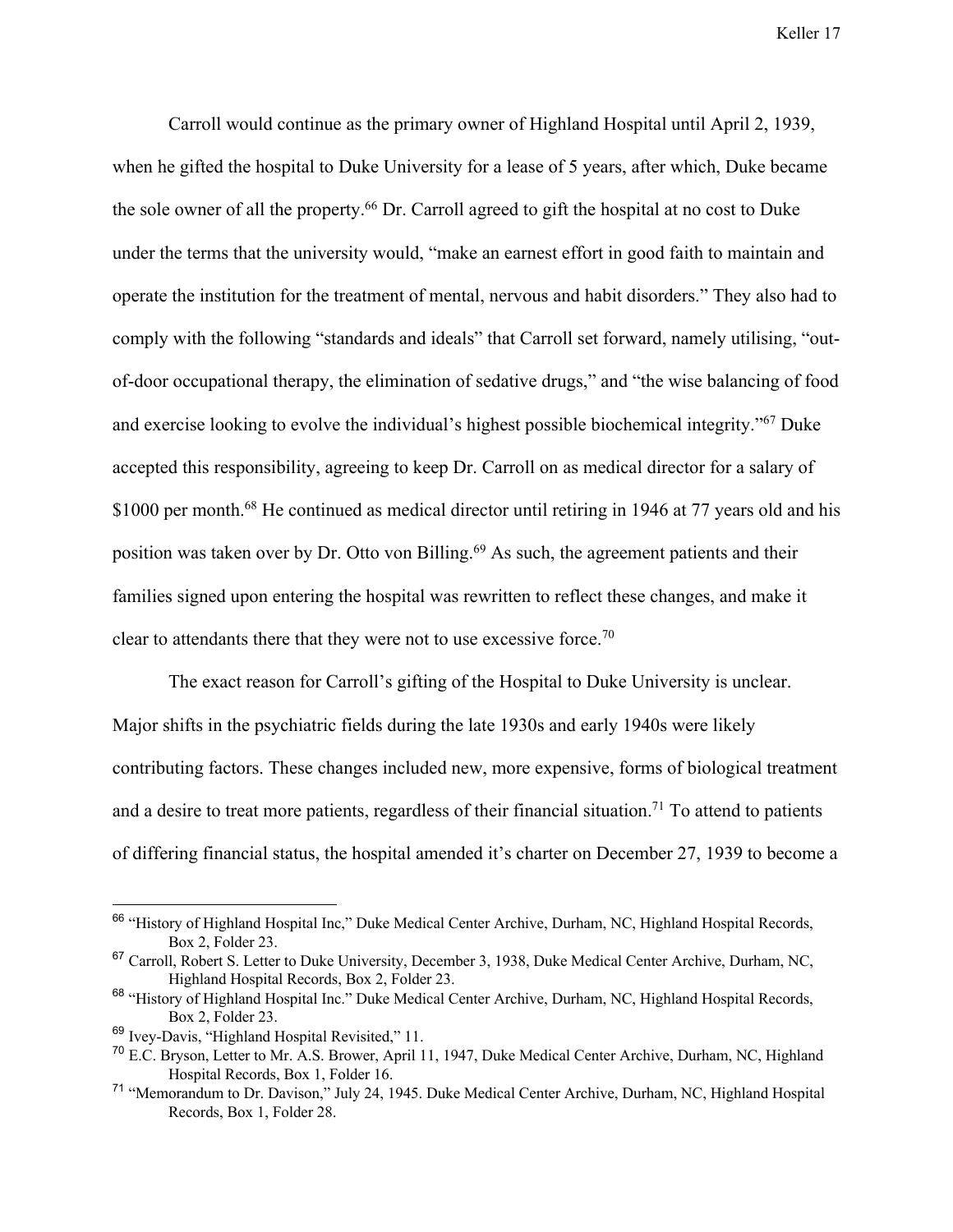nonprofit hospital rather than a for-profit institution.<sup>72</sup> By the 1950s this allowed the hospital various tax breaks under Section 101(6) of the Internal Revenue Code.73 Despite these benefits of Duke's involvement with the hospital, the dual management of the facilities did not always lead to smooth transitions. Even after Carroll's retirement, he remained intimately involved with the daily life at Highland Hospital, especially since he and his wife, Grace Potter, continued to live in the home, known as Homewood House, they had built on the property.74 As Dr. Brower and the board of Highland considered selling it in 1948, Carroll alleged that they had broken the terms of the agreement he made with Duke upon gifting the institution to them in their use of "tobacco, red meat, and cult like practices."75 In a letter discussing this situation, Brower noted that he believed most of these statements were made by "an old man" that could no longer offer any real help to the hospital.<sup>76</sup> It should be noted that the end of the 1940s were a particularly turbulent time for Highland Hospital as they struggled to keep their patient rates high and maintain their facilities.

The reason for a decrease in numbers during 1948 and over the next few years, was a deadly fire that occurred in Highland Hospital's Central Building on March 10, 1948. According to the fire department investigators, the fire began around midnight in the diet kitchen on the bottom floor. The blaze then spread to the elevators of the building and reached all the way to the

<sup>&</sup>lt;sup>72</sup> "History of Highland Hospital Inc." Duke Medical Center Archive, Durham, NC, Highland Hospital Records, Box 2, Folder 23.

<sup>&</sup>lt;sup>73</sup> U.S. Treasury Department, "United States Return of Organization Exempt from Tax Under Section 101(6) of Internal Revenue Code," July 1, 1950-June 30, 1951. Duke Medical Center Archive, Durham, NC, Highland Hospital Records, Box 1, Folder 43.

<sup>74</sup> "Hospital Celebrating its 40th Anniversary," August 20, 1944. Duke Medical Center Archive, Durham, NC, Highland Hospital Records, Box 1, Folder 27.

<sup>&</sup>lt;sup>75</sup> A.S. Brower, Letter to Mr. A.H. Sands, May 7, 1948. Duke Medical Center Archive, Durham, NC, Highland Hospital Records, Box 2, Folder 23, 2

<sup>76</sup> Brower, Letter to Mr. A.H. Sands, May 7, 1948.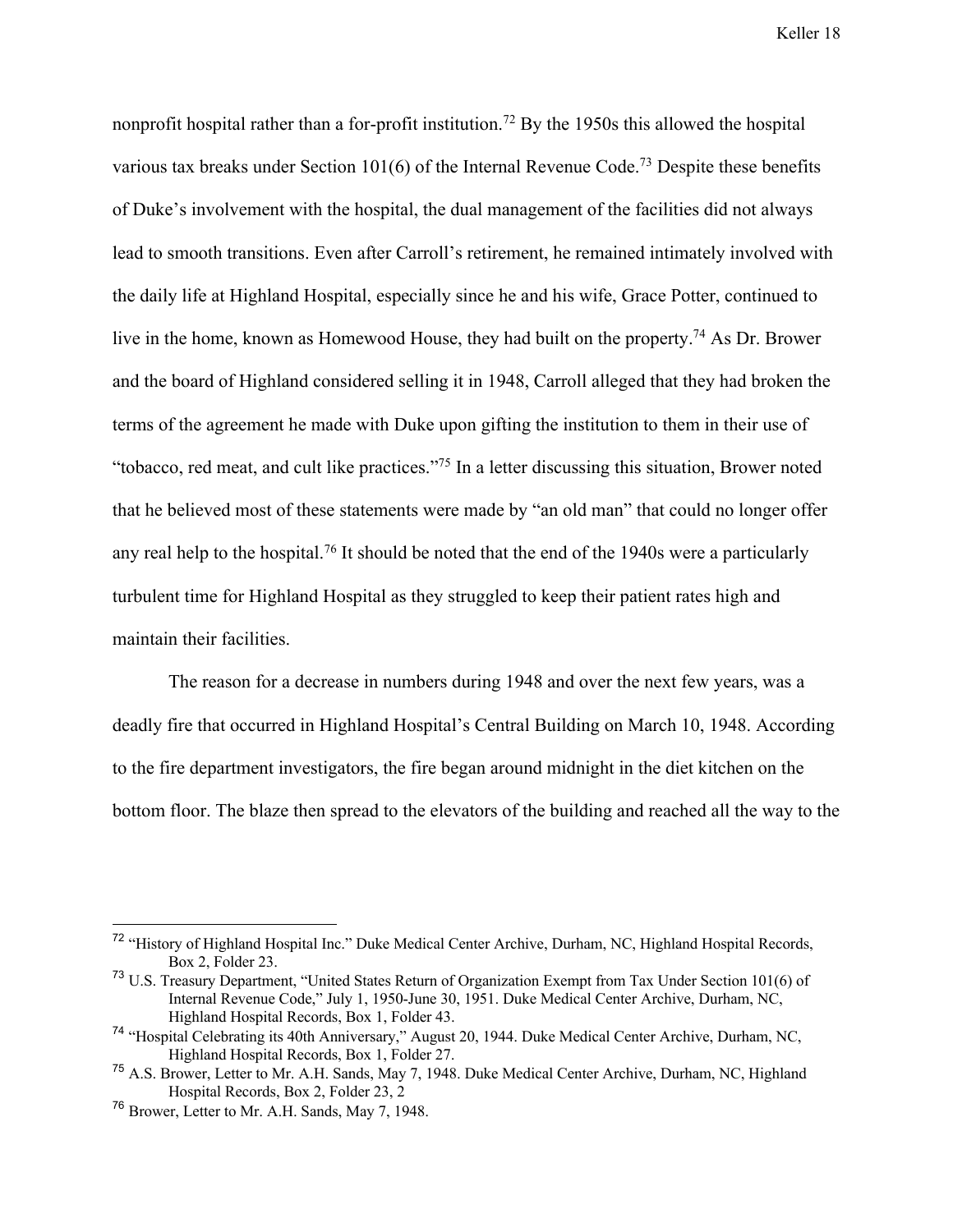roof of the four story building before the fire department reached the hospital.<sup>77</sup> Altogether, nine women perished in the blaze, among them were several Asheville natives and Zelda Fitzgerald, a popular socialite and writer from the 1920s who was married to fellow writer, F. Scott Fitzgerald.78 This event gained national attention, largely due to Fitzgerald's notoriety, and remains a predominant part of Asheville lore. Even after a number of investigations from the Asheville Fire Department the exact cause of the fire remains undetermined.

Coroner's Jury in the case determined that "there was negligence" on the part of Highland Hospital but not "culpable negligence," which would mean that the Hospital acted recklessly in a way that would have put patients at risk.79 Rather, they were largely found negligent for failing to implement certain fire codes that they had been aware of for the past several years. As early as 1944, there are records that the hospital was well aware of fire hazards in several of its buildings. That year, they were instructed by the State Board of Charities and Public Welfare to procure a letter from the fire marshall that stated they had fixed several hazards in the hospital, in order to get a license from the State Board of Charities and Public Welfare.<sup>80</sup> Though the exact fire hazards are not mentioned here, correspondence regarding the cost and installation of a sprinkler system for the Central building during 1946 indicates that the lack of a sprinkler was likely one of the top safety concerns.<sup>81</sup> Additionally, it was reported by the *World Telegram* that the fire department struggled to get the women out of the building

 <sup>77</sup> United Press, "9 Women, Patients at Mental Hospital, Perish in N.C. Fire," March 11, 1948. *New York World Telegram*.

<sup>78</sup> E.C. Bryson, Memorandum to Mr. A.S. Brower, April 8, 1948. Duke Medical Center Archive, Durham, NC, Highland Hospital Records, Box 1, Folder 17.

<sup>79</sup> E.C. Bryson, Memorandum to Mr. A.S. Brower, April 8, 1948. Duke Medical Center Archive, Durham, NC, Highland Hospital Records, Box 1, Folder 17.

<sup>&</sup>lt;sup>80</sup> Maurice H. Greenhill, M.D. Letter to Dr. A.S. Brower, December 12, 1944. Duke Medical Center Archive, Durham, NC, Highland Hospital Records, Box 1, Folder 27.

<sup>&</sup>lt;sup>81</sup> W.H. Brown, Letter to Dr. A.S. Brower, September 19, 1946. Duke Medical Center Archive, Durham, NC, Highland Hospital Records, Box 1, Folder 29.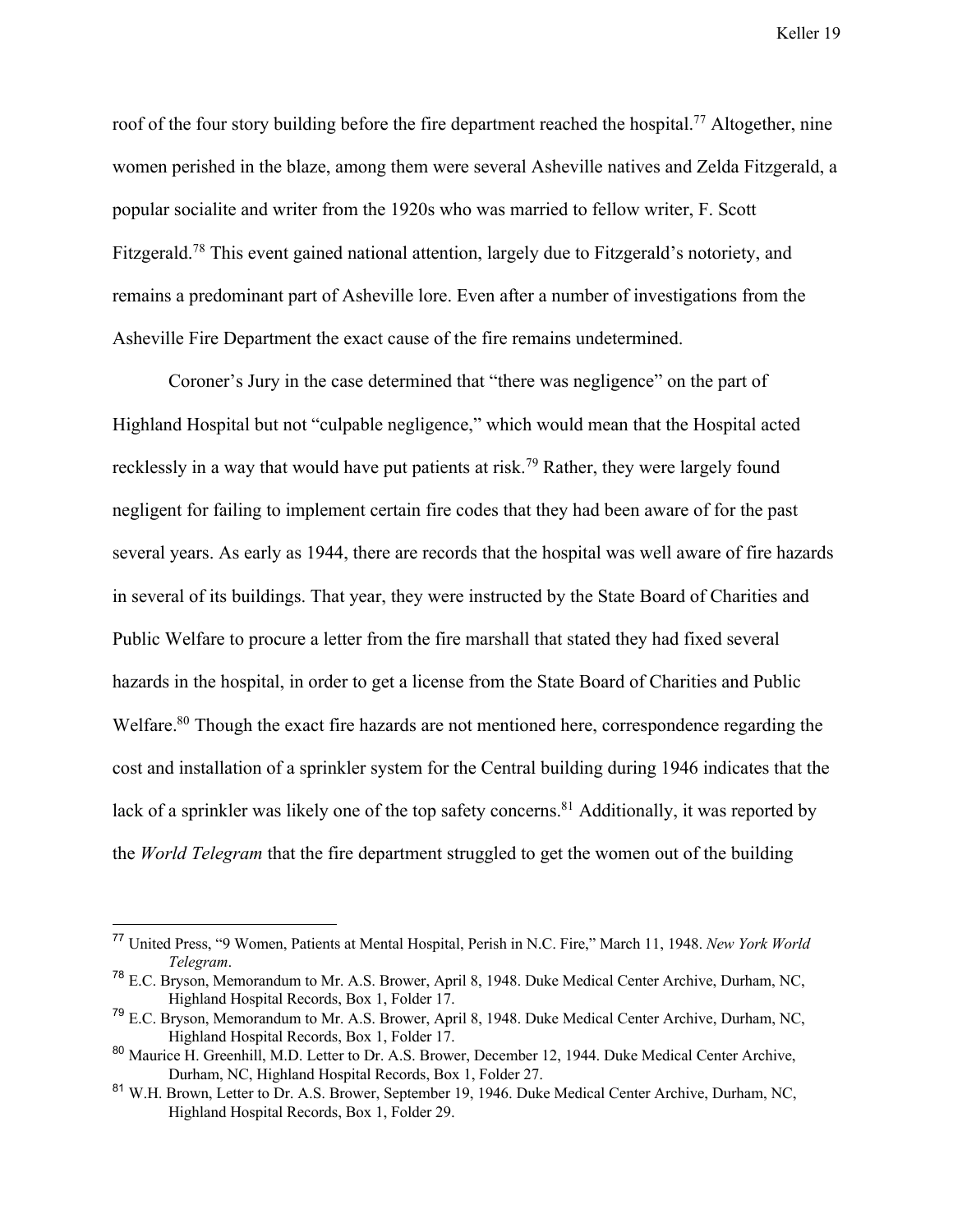because the "heavy windows of the hospital were shackled with strong chains… It was a precaution to prevent patients from escaping."82

Following the incident, the hospital took steps, at the behest of the fire department, to meet extensive codes in all other buildings on the property, including Oak Lodge which the Building Inspector and Fire Department described as "one of the worst fire hazards in the city of Asheville today."83 Oak Lodge housed about 30 patients on the property and required the installation of a sprinkler system, "complete overhauling of electrical wiring, metal fire escapes," and a number of other installations.<sup>84</sup> Similar changes were made to the other buildings that housed patients on the campus. These changes were completed by May of 1949, about a year later.<sup>85</sup>

Ensuring that future incidents like this never occurred again was only one of the challenges Highland and Duke. Immediately after the fire, they had to rehouse patients staying on the property. Dr. Brower told Dr. Bennett in a letter that their priority should be calming and ensuring the safety of the patients, but that they should also exercise caution in firing any employees over the incident or talking to the press, as they anticipated a number of lawsuits in conjunction with the deaths.<sup>86</sup> Ultimately, seven of the nine families families of the women who died did file suit against the hospital and eventually settled for about \$3,000.<sup>87</sup> Though the suits

 <sup>82</sup> *United Press*, "9 Women, Patients at Mental Hospital, Perish in N.C. Fire." March 11, 1948. *New York World Telegram*.

<sup>&</sup>lt;sup>83</sup> A.S. Brower, Letter to Mr. A.H. Sands, May 7, 1948. Duke Medical Center Archive, Durham, NC, Highland Hospital Records, Box 2, Folder 23, 2.

<sup>84</sup> Brower, Letter to Mr. A.H. Sands, May 7, 1948. Duke Medical Center Archive, Durham, NC, Highland Hospital Records, Box 2, Folder 23, 2.

<sup>85</sup> "North Carolina State Board of Public Welfare Fire Inspection Report." April 6, 1948. Duke Medical Center Archive, Durham, NC, Highland Hospital Records, Box 1, Folder 12.

<sup>86</sup> Brower, Letter to Dr. Bennet, April 7, 1948. Duke Medical Center Archive, Durham, NC, Highland Hospital Records, Box 1, Folder 17.

<sup>&</sup>lt;sup>87</sup> "Medical Director's Report to the Board of Directors of Highland Hospital, Inc," July 1, 1949-June 30, 1950, Duke Medical Center Archive, Durham, NC, Highland Hospital Records, Box 2, Folder 34, 6.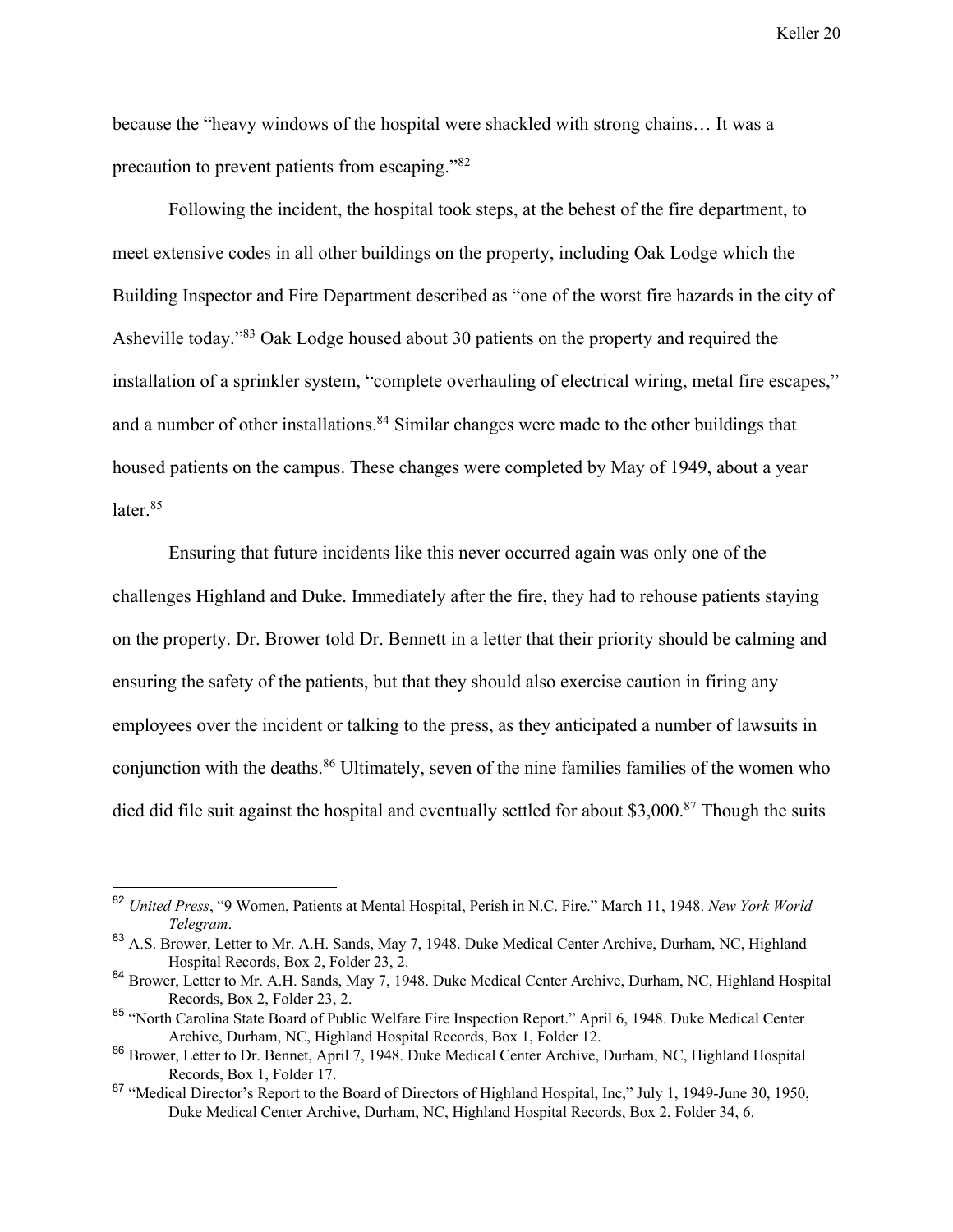did not cause an undue financial burden to Highland Hospital, there were several months following the fire where admission to the hospital dropped drastically due to the bad publicity.<sup>88</sup> The loss of patients and repairs made to the hospital totaled a net loss of \$27,017.29 for 1948, though the hospital began to gain money again in 1949. It would take them the next two years to fully recover from their losses.<sup>89</sup> Despite their eventual recovery, this event cast doubt on the value of Highland Hospital to Duke University.

Ultimately, the hospital continued to operate throughout the 1940s and 1950s. In many ways, these decades were shaped by much broader world events that caused changes in the government regulations and funding, such as World War II. After watching the toll trench warfare took on soldiers during the World War I, the United States military attempted to give a crash course in the treatment of mental disorders to roughly 2400 medical officers, but this was far from sufficient to treat the astounding number of soldiers who developed disorders during the war.<sup>90</sup> In 1946, it is estimated that 60 percent of all the patients in Veterans' Administration hospitals were diagnosed with some kind of neuropsychiatric disorder.<sup>91</sup> In order to treat the plethora of soldiers, the U.S. government passed the Servicemen's Readjustment Act, which is also referred to as the G.I. Bill. This bill, along with the passing of the National Mental Health Act of 1946, allowed for state funded care of individuals diagnosed with mental illnesses, meaning that more hospitals with the intention of caring for these patients were created across the United States.<sup>92</sup>

 <sup>88</sup> Brower, Letter to Mr. A.H. Sands, May 7, 1948. Duke Medical Center Archive, Durham, NC, Highland Hospital Records, Box 2, Folder 23.

<sup>&</sup>lt;sup>89</sup> "Medical Director's Report to the Board of Directors of Highland Hospital, Inc," July 1, 1949-June 30, 1950, Duke Medical Center Archive, Durham, NC, Highland Hospital Records, Box 2, Folder 34, 3.

<sup>90</sup> Ruud Abma, "Madness and Mental Health," 111.

<sup>91</sup> Ruud Abma, "Madness and Mental Health," 113.

<sup>92</sup> Ruud Abma, "Madness and Mental Health," 113.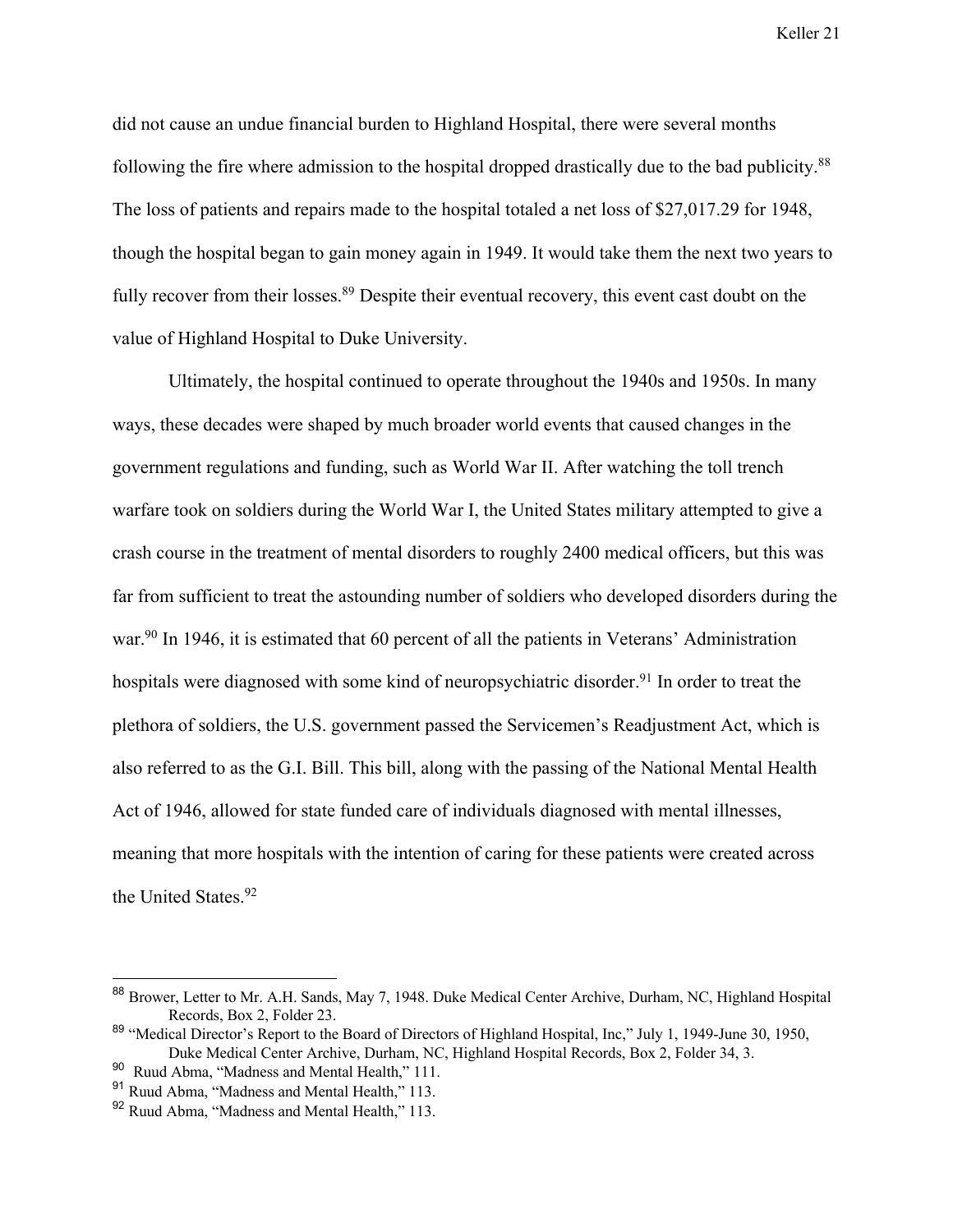These bills affected Highland Hospital in several very direct ways. First, there were more hospitals being built across the state of North Carolina after the passing of the Hill Burton Act which budgeted \$51 million to be spent by the state and federal government to build hospitals.<sup>93</sup> This act also suggested that a general hospital be built in the Asheville, which would alleviate some of the burden of care off of Highland Hospital.<sup>94</sup> This bill also showed a greater willingness of the state government to fund and aid non-profit institutions, including Highland Hospital. This aid would prompt the hospital to begin to engage more directly with the public institutions across the state, though they did remain privately owned. A letter from an architectural company sent to Highland Hospital inquiring as to whether they were looking to rebuild after the fire, noted that they had been hired to work on nearly \$15 million worth of hospital construction projects during World War II.<sup>95</sup> A willingness to take advantage of government funds can be seen in a request by a lawyer named Bernie P. Jones, with Security National Bank, made on behalf of one of Highland Hospital's patients. In his letter to Highland officials, he notes that he had filed a petition with Congress for about \$50,000 in aid to cover the costs of the patient's long term care there.<sup>96</sup> Whether these funds were realized or not, remains to be seen, but the letter shows a particular willingness on the part of Highland and other institutions to allow for the continued care of patients that otherwise might not have the means to pay for their health care.

 <sup>93</sup> John A. Ferrell, M.D, "North Carolina's Hospital Construction Program," *State Government* (Chicago, IL: The Council of State Government, December 1947): 1. In Folder 42, Box 1, Highland Hospital Collection, Duke Medical Center Archive.

<sup>&</sup>lt;sup>94</sup> Ferrell, Letter to Miss Sheffler, July 12, 1949. Duke Medical Center Archive, Durham, NC, Highland Hospital Records, Box 1, Folder 42.

<sup>&</sup>lt;sup>95</sup> Stewart Rogers, Letter to Dr. Davison, March 15, 1948. Duke Medical Center Archive, Durham, NC, Highland Hospital Records, Box 1, Folder 31.

<sup>96</sup> Bernie P. Jones, Letter to Highland Hospital In re: James Edward Napier, Jr. Duke Medical Center Archive, Durham, NC, Highland Hospital Records, Box 1, Folder 29.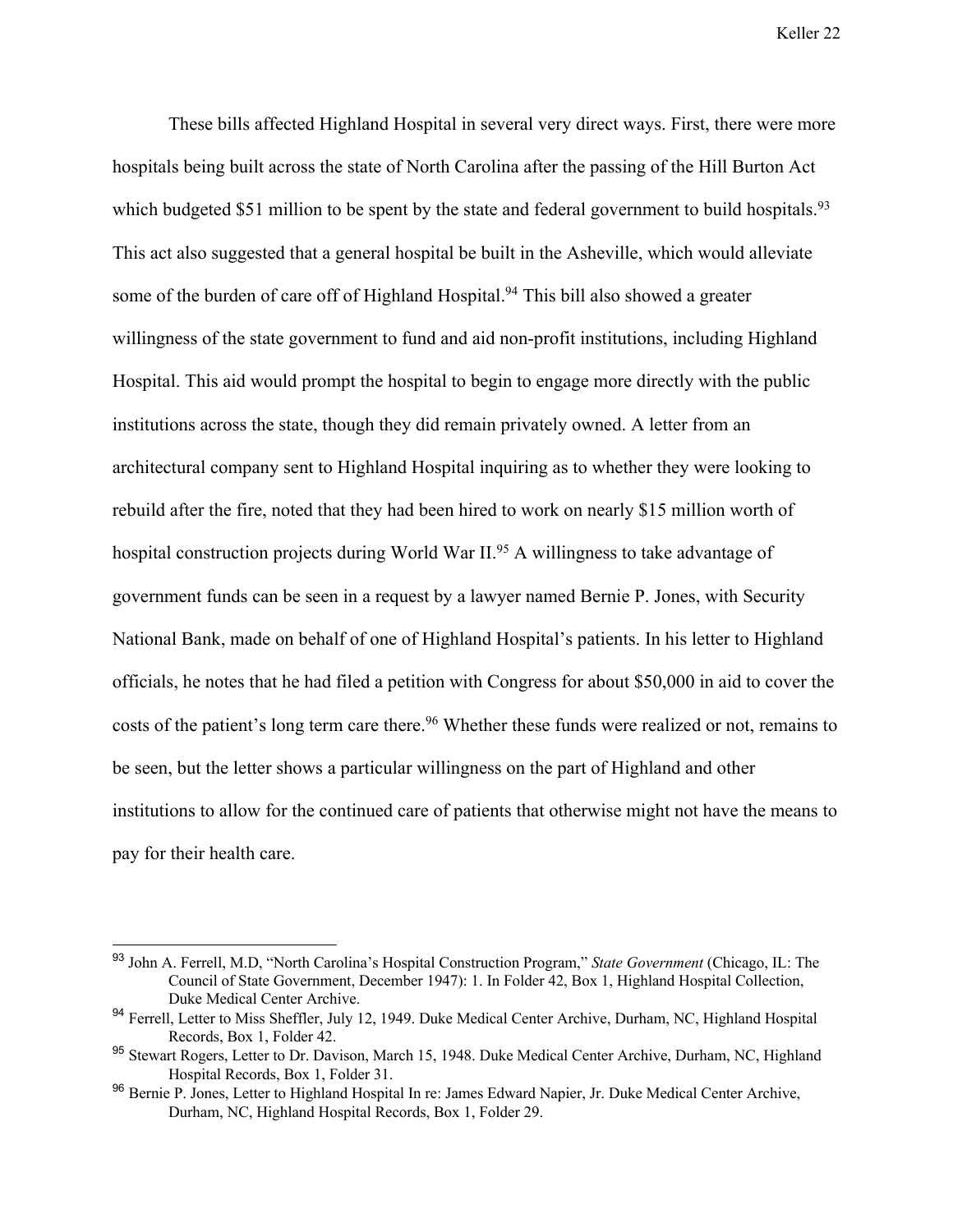Highland Hospital also became involved with the Veterans Administration (VA) after World War II. The VA hospital came to Asheville in 1930 offering another medical hub for the people of the area.<sup>97</sup> After World War II, the soldiers that worked and lived there were better equipped to work with other administrations within the city. It was through cooperation with the VA that Highland Hospital began its psychiatric nursing and nursing attendant program on their grounds. In 1945, as the hospital prepared for the anticipated retirement of Dr. Carroll, Duke officials searched for new attendants to work on the property, specifically those that might have prior experience for a smooth transition. Correspondence between doctors at Highland Hospital and Duke discussed the possibility of rotating employees from a number of clinics in Durham, including the Veteran's Rehabilitation Hospital there. Dr. Lyman at Duke also noted that they had received applications from a number of men soon to be released from the armed services, after World War II, looking for work, and that about six of these men could be hired so long as their salaries were able to be subsidized by the new G.I. Bill.<sup>98</sup> This program only grew and progressed over the next few years. By 1948, Highland Hospital was certified by the Veterans Administration to teach eighteen psychiatric attendants for a period of eighteen months beginning that year.<sup>99</sup> This collaboration turned the hospital into a center of psychiatric education, not just a rehabilitation facility. This system of training would continue until Highland Hospital eventually closed in 1980.

Highland Hospital continued to operate under the management of Duke University through the 1950s, 60s, and 70s. The key therapies employed were electroshock, insulin,

<sup>&</sup>lt;sup>97</sup> National Parks Service, "Oteen Veterans' Administration Hospital Historic District," www.nps.gov.

<sup>98</sup> Richard S. Lyman, M.D, Letter to Dr. Woody Burgess, November 24, 1945. Duke Medical Center Archive, Durham, NC, Highland Hospital Records, Box 1, Folder 28.

<sup>99</sup> Warren Smith, J. Letter to Mr. A.S. Brower, January 8, 1948. Duke Medical Center Archive, Durham, NC, Highland Hospital Records, Box 1, Folder 31.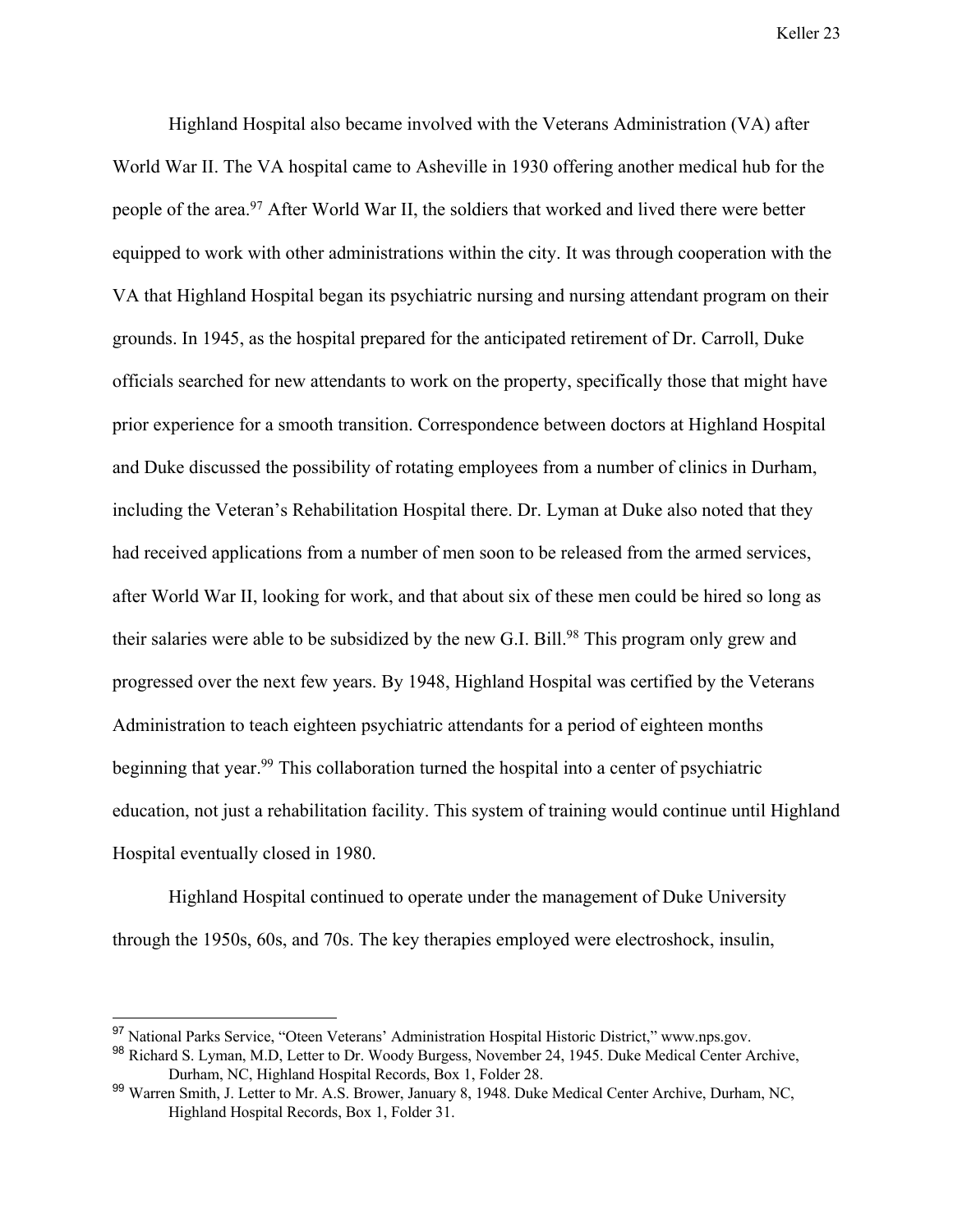distribution of various medications when other treatment did not seem to improve their condition, and the use of psychotherapy. It is unclear whether any lobotomies were actually performed on the grounds of Highland Hospital. In the Medical Examiner's Report by the daughter of Robert S. Carroll, Dr. Charman Carroll, she stated that there were seven patients at the hospital who had received lobotomies. Four of these operations were reportedly done at Duke and three were performed elsewhere. Dr. Charman Carroll writes that the goal of Highland is to, "place special emphasis on the rehabilitation of these operative cases." However, by 1982, the manual for Highland Hospital stated that no lobotomies or psychosurgeries were to be done at their facilities.100 They continued their psychiatric in-service nursing program, teaching around 100 students at a time.101 With a bed capacity in 1946 of 92 patients, the hospital saw hundreds of patients come in and out of its doors through these years, though there is not an exact total known.<sup>102</sup> Notable staff members served for many years at a time. The hospital ultimately consisted of 40 acres of land with various buildings still standing, specifically Rumbough House, a large house on Zilicoa Street acquired in 1952 from a local man, and Homewood House, which Dr. Robert S. Carroll used as his own residence.<sup>103</sup> Homewood House eventually served as a small school during the 1970s and Carroll's wife, Grace Potter Carroll, ran a music school from the building, which at one point taught famed singer, pianist and activist, Nina Simone.<sup>104</sup>

 <sup>100</sup> "Lobotomy and Psychosurgery," *Highland Hospital Policy and Procedure Manual*, last reviewed and updated, September 16, 1983. University of North Carolina at Asheville, D.H. Ramsey Library, Special Collections, Highland Hospital Collection, Folder 3.

<sup>101</sup> Charman R. Carroll, "Medical Director's Report to the Board of Directors Highland Hospital," July 1, 1952-June 30, 1953. Duke Medical Center Archive, Durham, NC, Highland Hospital Records, Box 2, Folder 34.

<sup>&</sup>lt;sup>102</sup> B.T. Bennet, MD. "Medical Director's Report to the Board of Directors Highland Hospital," July 1, 1945-June 39, 1946. Duke Medical Center Archive, Durham, NC, Highland Hospital Records, Box 2, Folder 34.

<sup>&</sup>lt;sup>103</sup> "Guide to the Highland Hospital Records, 1906-1981 (AR.0011)," Duke University Medical Center Archives, Accessed October 1, 2018, https://archives.mc.duke.edu/xml?faids=collection-196.xml.

<sup>&</sup>lt;sup>104</sup> "Highland Hospital," National Register of Historic Places Travel Itinerary, National Park Service, Accessed Oct. 25, 2018, https://www.nps.gov/nr/travel/asheville/hig.htm.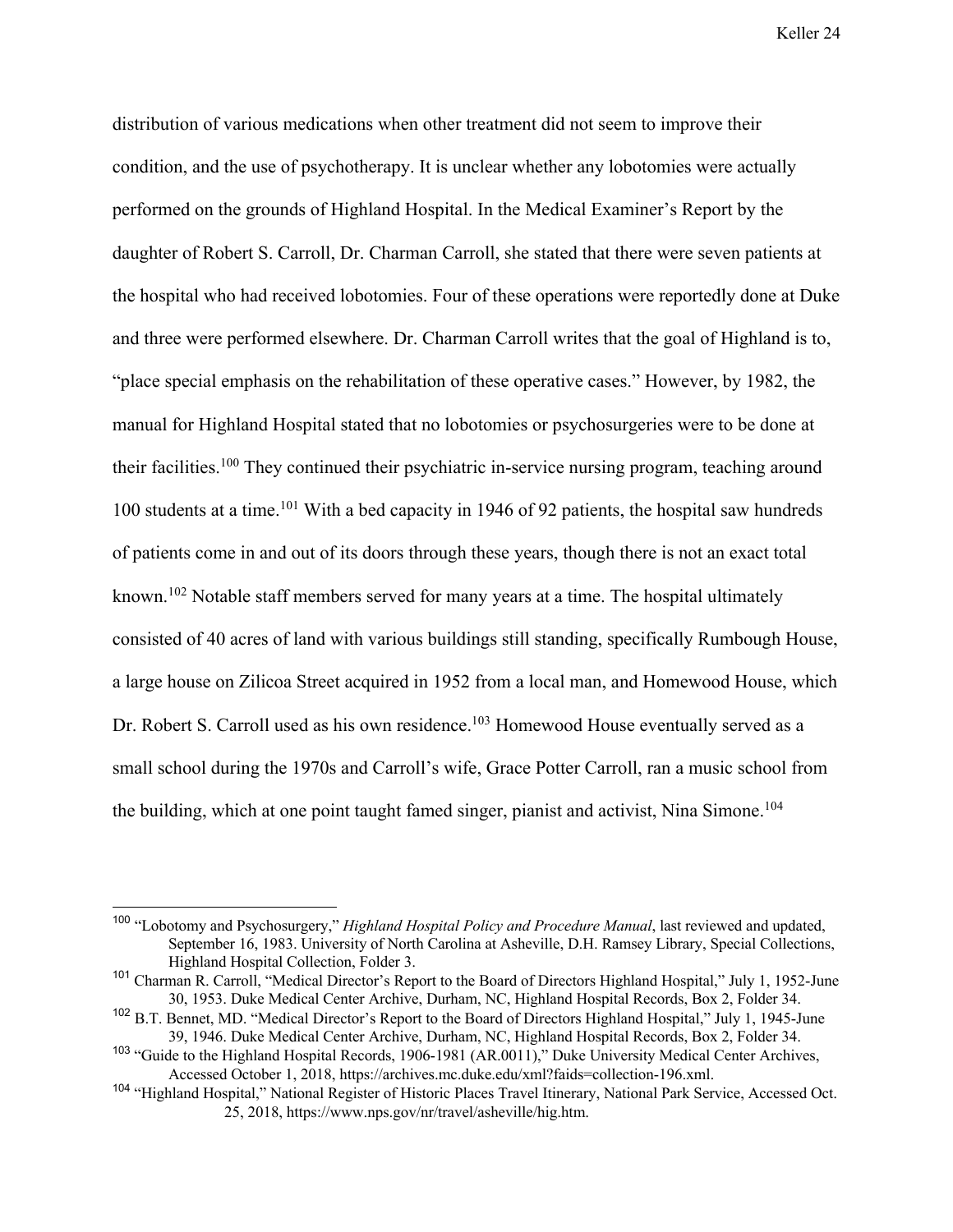Despite the long history, Highland Hospital was eventually sold to the Psychiatric Institutes of America (PIA), with a fair amount of protest from the Asheville community. Duke received a letter threatening legal action from other potential buyers that had been in negotiations with the university and hoped to keep the hospital operating as a non-profit facility. In a letter their lawyer wrote to the lawyer of Duke University, the litigants stated that Duke had expressed that their reason for selling the hospital was the "financial risk associated with the property" and "Duke wished to rid itself of a potential liability."105 However, Duke ultimately kept raising the price until they decided the value of the property was estimated at \$7 million as opposed to the original \$3.1 million proposed at the beginning of their discussions. On behalf of their client, the lawyer for the potential buyer argued that it was clear that Duke wanted to make as much money as possible while selling the property, prompting them to ultimately sell to  $PIA$ .<sup>106</sup> This announcement seemed to distress members of the Asheville community as well. An article from *The Chronicle*, in Durham, NC, from October 18, 1940 wrote that North Carolina's State Insurance Commission opposed the sale after investigating PIA since 1979. Oscar Smith, investigator for the State Insurance Commission, stated that wherever PIA went, "healthcare costs skyrocketed" and negatively impacted the communities they were in.107

Despite the protest, the sale went through in 1980. Though Duke never expressly stated their reason for selling the hospital, it was likely backed by a financial incentive, as funding towards hospitals, even private, non-profit ones like Highland experienced the effects of deinstitutionalization beginning in the late 1960s and throughout the 1970s. The number state

 <sup>105</sup> William E. Sumner, Letter to Ms. Pat Wagner, January 24, 1979. Duke Medical Center Archive, Durham, NC, Highland Hospital Records, Box 2, 2.

<sup>106</sup> Sumner, Letter to Ms. Pat Wagner, January 24, 1979, 2.

<sup>107</sup> Shep Moyle, "Duke/PIA Deal Opposed by Agency After Inquiry," October 14, 1980. *The Chronicle*, Durham, NC. Duke Medical Center Archive, Durham, NC, Highland Hospital Records, Box 2, Folder 50.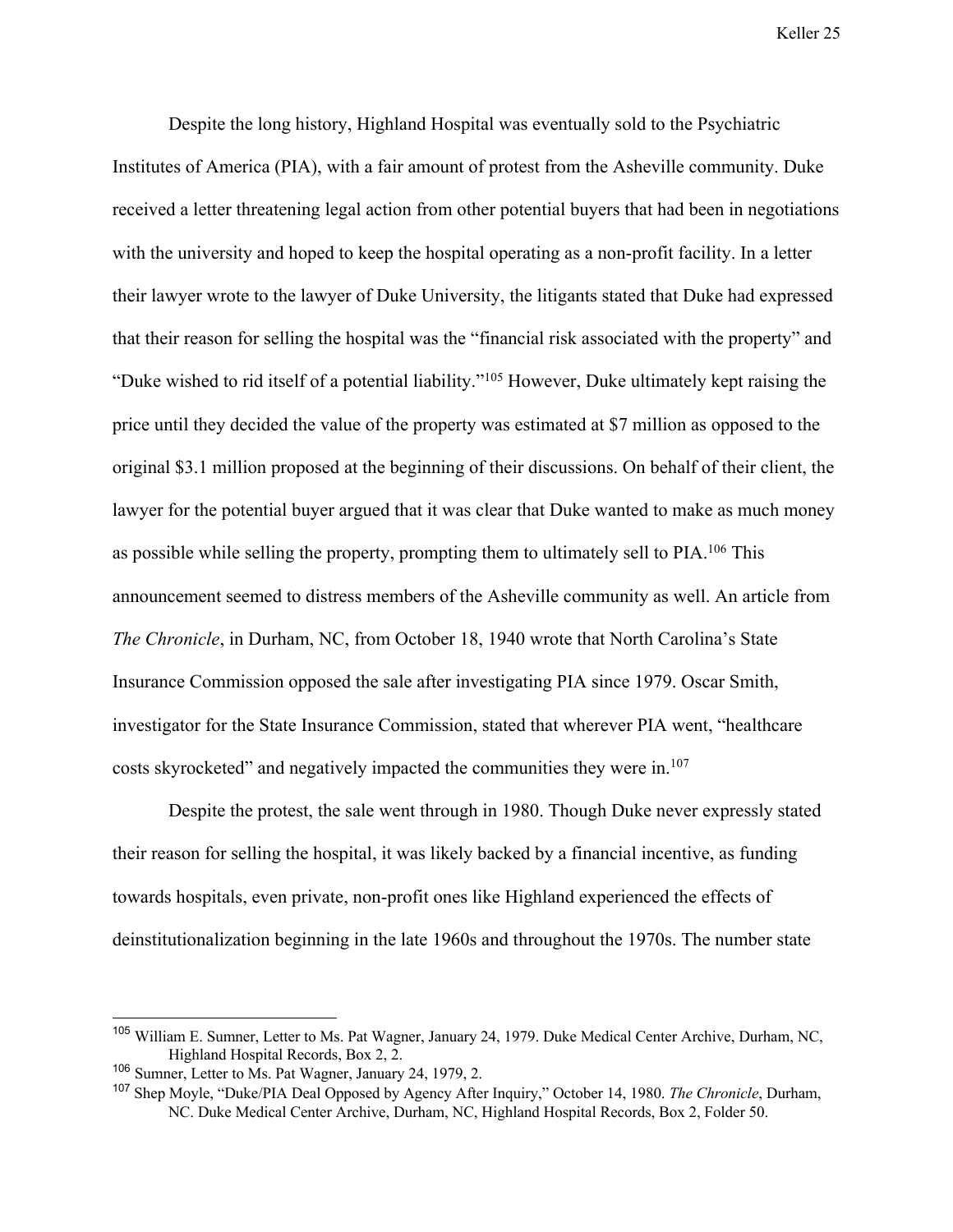facilities began to decrease throughout the seventies by roughly 10 percent, leaving private hospitals to take on the burden of more patients.<sup>108</sup> The decline in state hospitals occurred as a result of the federal government granting more money to community mental health centers with the 1963 Community Mental Health Construction Act. This act was intended to create facilities to that would assist the mentally ill and disabled after they were released from hospitals. However, in 1965, with the establishment of Medicaid, certain scholars, such as Yohanna Daniels, argue that Medicaid shifted federal funding that would typically go towards state facilities over to these smaller community facilities such as nursing homes, creating an incentive for state to send patients there instead.<sup>109</sup> Next, the Omnibus Reconciliation Act of 1981 ended funding for community nursing homes that were compromised by a majority of individuals with mental illness.<sup>110</sup> Instead, these patients were predominantly cared for in for-profit, privately owned hospitals like PIA. Many low-income individuals were not able to pay for long term care at these facilities, and instead ended up contributing dramatically to the homeless population across the United States.<sup>111</sup>

PIA owned the hospital until it fully closed in 1993, leaving behind several of its most notable buildings. While it is best known for the fire that claimed nine lives, the history of the hospital is truly expansive. In some ways, it was a unique institution that marketed itself as almost a resort for the mentally ill and employed techniques based on more holistic practices, such as diet and exercise, that were ahead of its time. Yet, the brochures and pamphlets that Highland marketed itself as was, perhaps, not the reality for many patients that lived and stayed

<sup>&</sup>lt;sup>108</sup> Jeffrey L. Geller, "A History of Private Psychiatric Hospitals in the USA: From Start to Almost Finished," *Psychiatric Quarterly* 77, Issue 1 (March 2006): 18.

<sup>109</sup> Yohanna, "Deinstitutionalization of People With Mental Illness: Causes and Consequences," 888.

<sup>110</sup> Yohanna, "Deinstitutionalization of People With Mental Illness: Causes and Consequences," 888.

<sup>111</sup> Yohanna, "Deinstitutionalization of People With Mental Illness: Causes and Consequences," 888.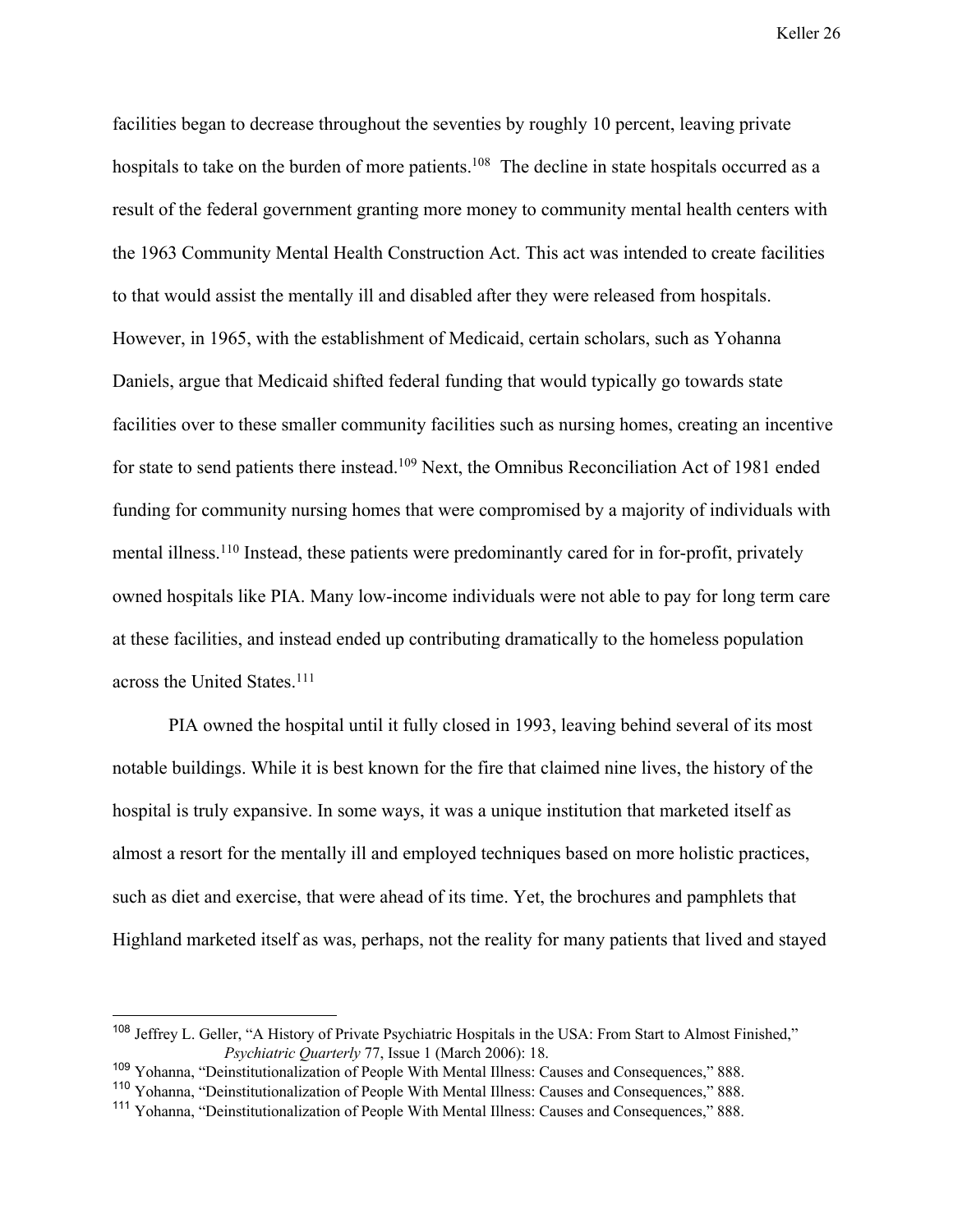there. Rather, a more extensive look at Highland Hospital shows both the pitfalls and achievements of mental health care throughout the 20th century. From horrific accidents, to allegations made against the hospital's most central figure, the flaws of Highland cannot be ignored. However, many of the troubles Highland encountered were not uncommon for psychiatric institutes of this nearly ninety-year time period. In many ways, the story of this small, private hospital are emblematic of many larger issues that faced the mental health field as a whole. In other ways, such as their emphasis on physical health, including diet and exercise, show the unique culture of a hospital that was slightly ahead of its time and searching for a way to provide more comprehensive mental health care.

## Bibliography

## Primary Sources

"Aims and Ideals of Highland Hospital." Pack Memorial Library, Asheville, NC, Pack Memorial Library, North Carolina Room, Box MS115.0043, Folder G.

This document, though undated and unsigned appears to be a revised version of an early mission statement of Highland Hospital. It lists several practices that are allowed for treatment, and several that are not.

Bennet, B.T. MD. "Medical Director's Report to the Board of Directors Highland Hospital," July 1, 1945-June 39, 1946. Duke Medical Center Archive, Durham, NC, Highland Hospital Records, Box 2, Folder 34.

This report is used to determine numbers of patients staying in Highland Hospital during 1945-1946, while also determining what types of treatments were given to treat particular ailments.

Brower, A.S. Letter to Dr. Bennet, April 7, 1948. Duke Medical Center Archive, Durham, NC, Highland Hospital Records, Box 1, Folder 17.

This letter contains information regarding the proceedings of Highland Hospital directly after the fire in their central building that killed 9 women. The document notes potential legal issues that could arise and care of the patients still living on the property. The document will be used to provide a clear timeline regarding the fire and Highland's oversight into proper patient and building care.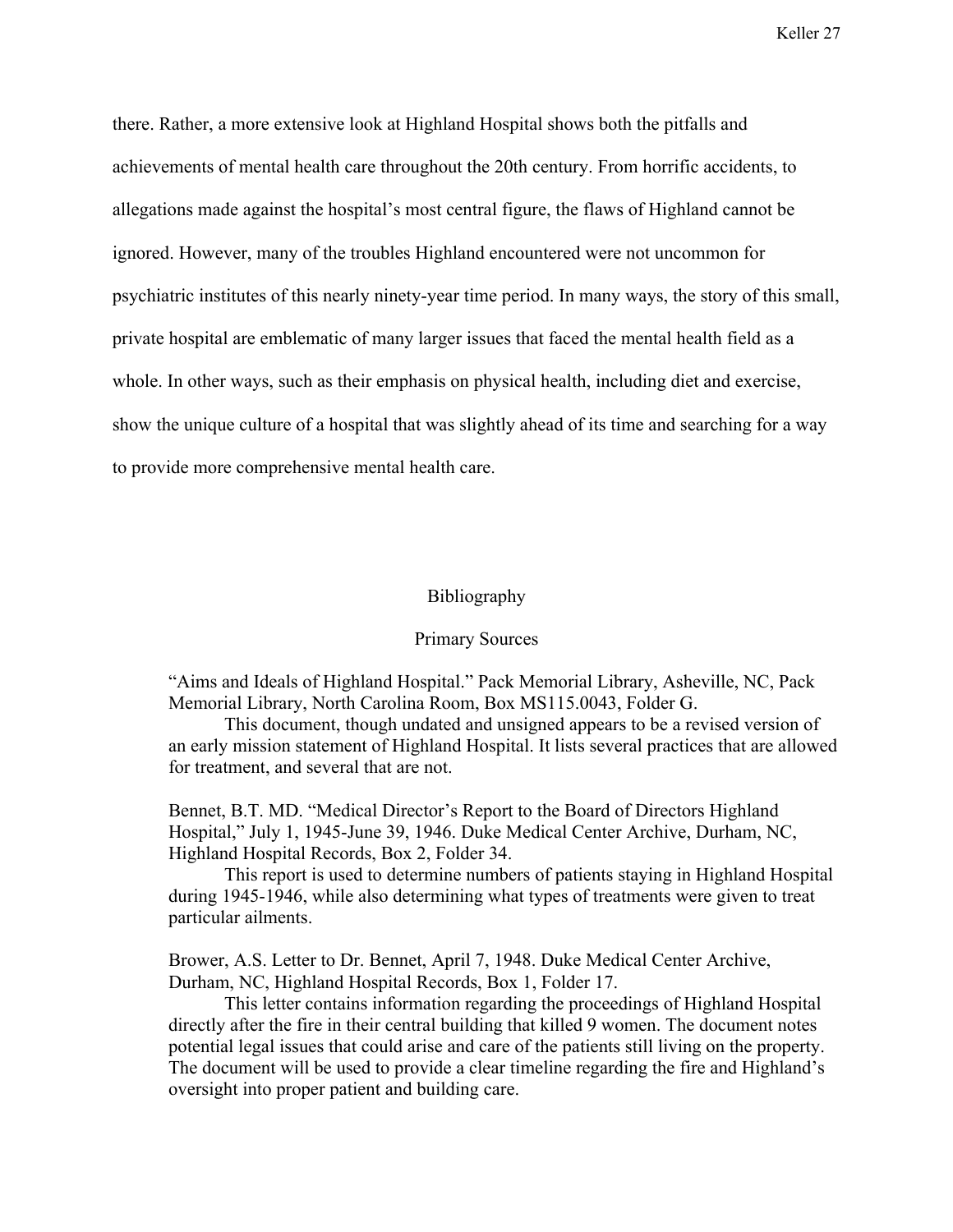Brower, A.S. Letter to Mr. A.H. Sands, May 7, 1948. Duke Medical Center Archive, Durham, NC, Highland Hospital Records, Box 2, Folder 23.

This letter from Dr. Brower, the president of Highland Hospital at the time, discusses the continued work between Highland Hospital and Duke University. It suggests, however, that there was quite a bit of tension between Dr. Carroll and the new owners of the hospital, since Dr. Carroll maintained some oversight of the daily affairs at the institution. This document, written after the deadly fires, also notes that need for the Oak Lodge and Highland Hall to be renovated so they were no longer fire hazards themselves.

Brower, A.S. Letter to Mr. J.E. Doxey, July 18, 1947. Duke Medical Center Archive, Durham, NC, Highland Hospital Records, Box 1, Folder 40.

This document is the earliest written purchase of insulin in bulk, which indicates the use of insulin coma therapy and insulin shock treatment at Highland Hospital.

Brown, W.H. Letter to Dr. A.S. Brower, September 19, 1946. Duke Medical Center Archive, Durham, NC, Highland Hospital Records, Box 1, Folder 29.

This discusses the installation of a sprinkler system for several buildings, including the Central Building which later burned down in 1948. The discussion of pricing and installation here indicates that installing a sprinkler system was of primary importance in order for the Hospital to meet fire codes.

Bryson, E.C. Memorandum to Mr. A.S. Brower, April 8, 1948. Duke Medical Center Archive, Durham, NC, Highland Hospital Records, Box 1, Folder 17.

This letter between E.C. Bryson and A.S. Brower contains important discussion of the aftermath of the deadly 1948 fire. It is in these letters that the victim's names are mentioned and results of the coroner's report are discussed. Bryson notes here that Highland Hospital was found negligent in the fires.

Bryson, E.C. Letter to Mr. A.S. Brower, April 11, 1947, Duke Medical Center Archive, Durham, NC, Highland Hospital Records, Box 1, Folder 16.

This letter discusses important changes to the hospital's code in regards to restraining patients by using excessive force. The document notes that past court cases have ruled explicitly restraining patients against their will or using force greater than is necessary to ensure their safety. The letter notes that attendants at Highland will be warned against using excessive force.

"Carroll Case Before State Supreme Court." *Public Welfare Progress: Published Monthly for Free Distribution by the North Carolina State Board of Charities and Public Welfare* 8, no.1 (January 1927): 17. Accessed October 2, 2018.

http://digital.ncdcr.gov/cdm/compoundobject/collection/p16062coll9/id/218249/rec/11

This article in the Public Welfare Progress journal writes about the ongoing court case and allegations brought against Dr. Robert S. Carroll. The article notes that female patients and nurses had alleged immoral and inappropriate conduct on the part of Dr. Carroll. As a result, the case was brought before the Supreme Court of NC and the State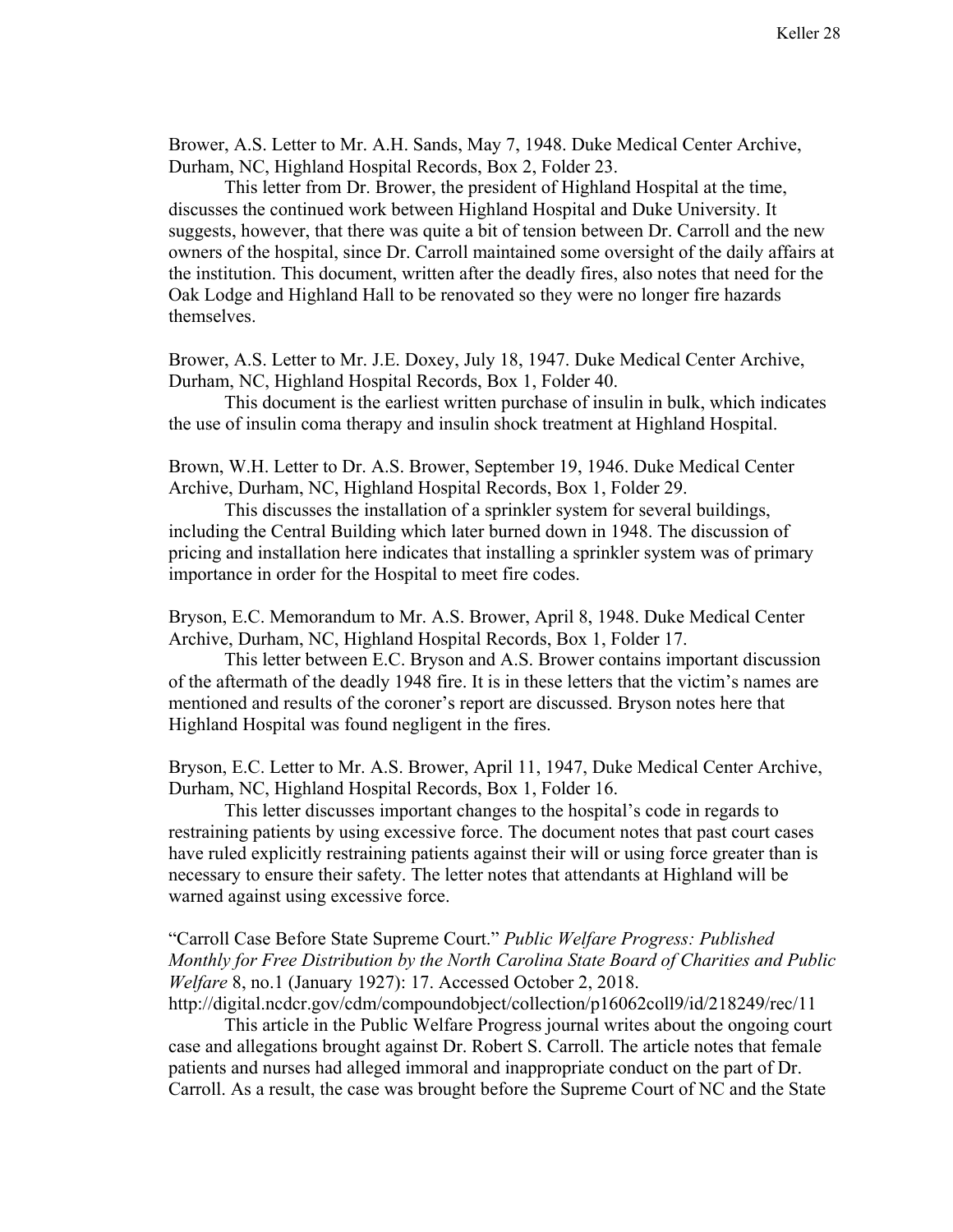Board of Charities and Public Welfare, in which they attempted to revoke his license, and later the license of the hospital itself. Ultimately, the article notes that the cases were thrown out due to a mistrial.

Carroll, Charman R. "Medical Director's Report to the Board of Directors Highland Hospital," July 1, 1952-June 30, 1953. Duke Medical Center Archive, Durham, NC, Highland Hospital Records, Box 2, Folder 34.

This Medical Director's Report describes briefly the in-service nursing program run through Highland Hospital which aimed to teach psychiatric nurses and staff the hospital.

Carroll, Dr. R.S. Letter to Mr. A.S. Brower, October 20, 1944. Duke Medical Center Archive, Durham, NC, Highland Hospital Records, Box 1, Folder 24

This letter from Dr. Carroll to Highland Hospital's new President attempts to assure him that he and the hospital were clear of all charges against them, and that their medical licenses had not been revoked in any of the earlier court cases against them.

Carroll, Robert S. Letter to Duke University, December 3, 1938. Duke Medical Center Archive, Durham, NC, Highland Hospital Records, Box 2, Folder 23.

This is one of the original letters that Carroll sent to Duke University's Medical Center in which he proposed that Duke should take ownership and continue to run Highland Hospital. The document outlines several of Carroll's terms that Duke must uphold in order to receive the hospital as a gift. This includes the continue use of outdoor therapy and diet as staple forms of treatment.

Carroll, Robert S. MD, Everett S. Barr, MD, R. Grant Barry, MD, and Mr. David Matzke. "Asceptic Meningitis in the Treatment of Dementia Precox." *The American Journal of Psychiatry* 81, no. 4 (April 1925): 673-703. Duke Medical Center Archive, Highland Hospital Records.

This article, written by Dr. Carroll and several of his associates, details the experimental procedure Dr. Carroll used in attempts to treat schizophrenia, which was then called dementia precox. The document notes that results of his experiments, detailing several case studies and patient's reactions.

Carroll, Robert S., M.D. "The Therapy of Work." Reprinted from the *Journal of American Medical Association*, vol. LIV (June 18, 1910): 2032-2035. Pack Memorial Library, Asheville, NC, North Carolina Room, Highland Hospital Papers.

This article was written about Dr. Carroll's practice and intense belief in the curative effects of using physical work as a way to treat mental illness. He believed that allowing patients to work towards a physical task could be both physically and mentally healing. In this article he also discusses the relationship between the mind and body that must be considered when treating mental patients.

"Cook v. Highland Hospital et al. 168 N.C. 250." In *The Southeastern Reporter: With Key-Number Annotations*, Volume 84, 352-355. St. Paul: West Publishing Co, 1915. Books.google.com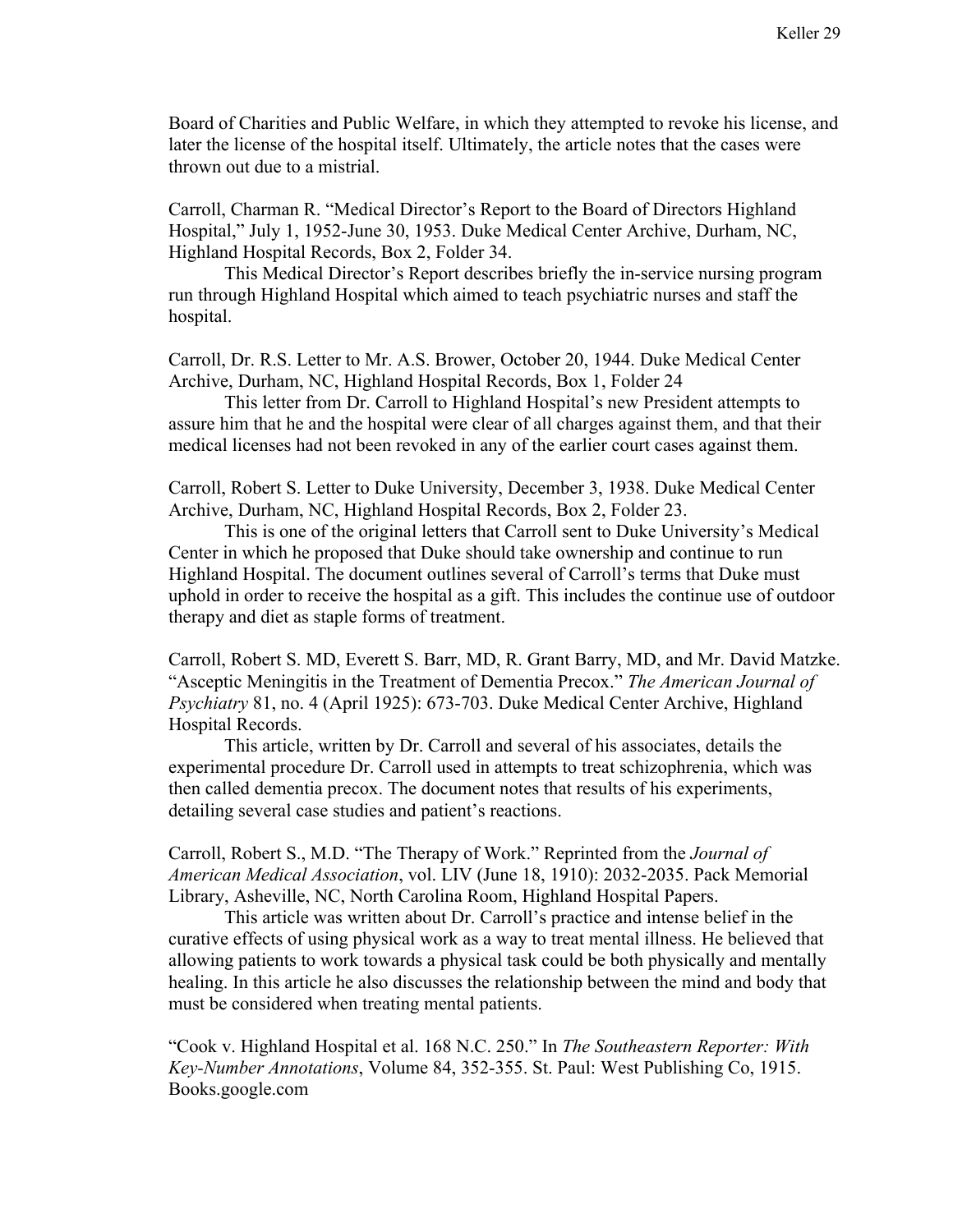This court case details the experiences of Beatrice Cook, a former patient of Highland Hospital who claimed she had been detained against her will and abused while there. She states that she had initially been mislead by the advertising materials she was given by the hospital, to believe that it was a relaxing resort that could treat her respiratory condition, rather than a mental hospital. She rules that she and her sister were both under the impression she would be allowed visitors and to leave at any time, but once she was admitted to the hospital, his sister was not allowed to see her and Cook was physically restrained in rooms and on beds.

Ferrell, John A. M.D. Letter to Miss Sheffler, July 12, 1949. Duke Medical Center Archive, Durham, NC, Highland Hospital Records, Box 1, Folder 42.

This letter discusses how plans to build a general hospital in the Asheville area would alleviate some of the burden of care that Highland Hospital felt. In this document one can also see more involvement from the state government in developing public hospitals.

Ferrell, John A., M.D. "North Carolina's Hospital Construction Program." *State Government*. Chicago, IL: The Council of State Government, December 1947. Duke Medical Center Archive, Durham, NC, Highland Hospital Records, Box 1, Folder 42.

This comprehensive article was written by one of the doctors heavily involved with the running and operation of Highland Hospital. In this article, he discusses new initiatives on behalf of the state government to build more hospitals across North Carolina. He specifically references the Hill Burton Act, which budgeted \$51 million to be spent on the construction of medical facilities.

Greenhill, Maurice H., M.D. Letter to Dr. A.S. Brower, December 12, 1944. Duke Medical Center Archive, Durham, NC, Highland Hospital Records, Box 1, Folder 27.

This letter to the president of Highland Hospital states that they were instructed by the State Board of Charities and Public Welfare to procure a letter from the fire marshall that stated they had fixed several hazards in the hospital. They would need this document in order to get a license from the State Board of Charities and Public Welfare. This document is important in establishing that Highland Hospital was aware of the fire hazards that existed in their buildings prior to the fire in 1948.

"Highland Hospital circa 1940s Brochure." Pack Memorial Library, Asheville, NC, Pack Memorial Library, North Carolina Room, MS115. ncroom.buncombecounty.org

This brochure produced around the early 1940s, was used to advertise the hospital to potential patients and their families. The brochure outlines the different forms of treatment offered there, including hydrotherapy, psychotherapy, and shock therapy. They also note the costs of different rooms and treatments within their facilities and a number of amenities that the guests could enjoy such as fresh mountain air and time outdoors.

"Highland Hospital, Inc. License Letter to Dr. A.S. Brower." Circa 1944-1945. Duke Medical Center Archive, Durham, NC, Highland Hospital Records, Box 1, Folder 29, 2.

This letter confirms that Dr. Carroll's license was ultimately never revoked in earlier court cases, despite their attempted appeals.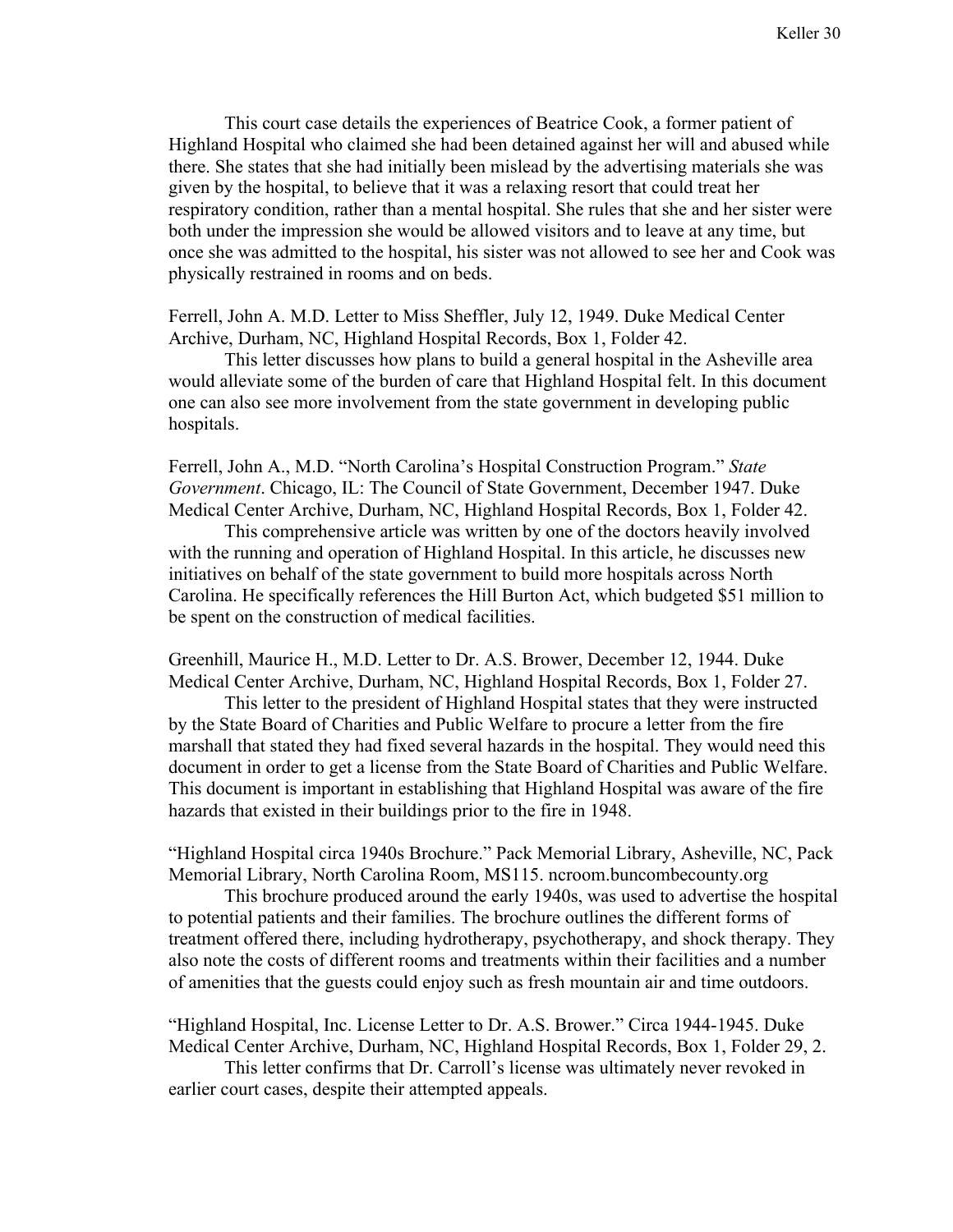"History of Highland Hospital Inc." Duke Medical Center Archive, Durham, NC, Highland Hospital Records, Box 2, Folder 23.

This internal document briefly details the history of Highland Hospital. The document can be used to note specific dates where Dr. Carroll gifted the institution to Duke University and when Highland gained nonprofit status.

"Hospital Celebrating its 40th Anniversary," August 20, 1944. Duke Medical Center Archive, Durham, NC, Highland Hospital Records, Box 1, Folder 27.

This document was likely used as a speech or announcement for the hospital's 40th anniversary. This document notes that Dr. Carroll continued to remain involved in the hospital and live in Homewood House on the property.

Ivey-Davis, Evelyn Parker. Transcript of "Highland Hospital Revisited" speech, August 22, 1979. University of North Carolina at Asheville, D.H. Ramsey Library, Special Collections, Highland Hospital Collection, Folder 1.

This speech given by one of Dr. Carroll's contemporaries, and an employee of Highland Hospitals, outlines the personal history of Carroll and Highland Hospital's history up to this point in great detail. She recalls Carroll's early years with the hospital, successful use of his horse serum treatment, the gifting of the hospital to Duke University, and even spending time with Zelda Fitzgerald while she lived there. This document can be used in reference to a number of important topics discussed in this paper.

Jones, Bernie. P. Letter to Highland Hospital In re: James Edward Napier, Jr. Duke Medical Center Archive, Durham, NC, Highland Hospital Records, Box 1, Folder 29.

This letter is from the lawyer of one of Highland Hospital's long-term patient's, James Edward Napier, who was struggling to meet the financial burden of his care. His lawyer writes to the doctors and staff at Highland in order to keep them informed on his attempts to procure government aid in paying for Napier's medical care.

"Lobotomy and Psychosurgery," *Highland Hospital Policy and Procedure Manual*, last reviewed and updated, September 16, 1983. University of North Carolina at Asheville, D.H. Ramsey Library, Special Collections, Highland Hospital Collection, Folder 3. This document notes that lobotomies were banned at Highland Hospital.

Loftie, Mary Ellen. Copy of letter to Dr. Davidsen of Duke University Medical School, November 7, 1951. Duke Medical Center Archive, Durham, NC, Highland Hospital Records, Box 1, Folder 23.

This letter was written by the young daughter of a former patient. She writes to inform the current president of the Duke University Medical School of her father's negative experience in his few days at the hospital. She writes that he had been abused and left without clothes, food, or water in a room alone for days. She also notes that she has included a copy of this note to the Board of Medical Examiners.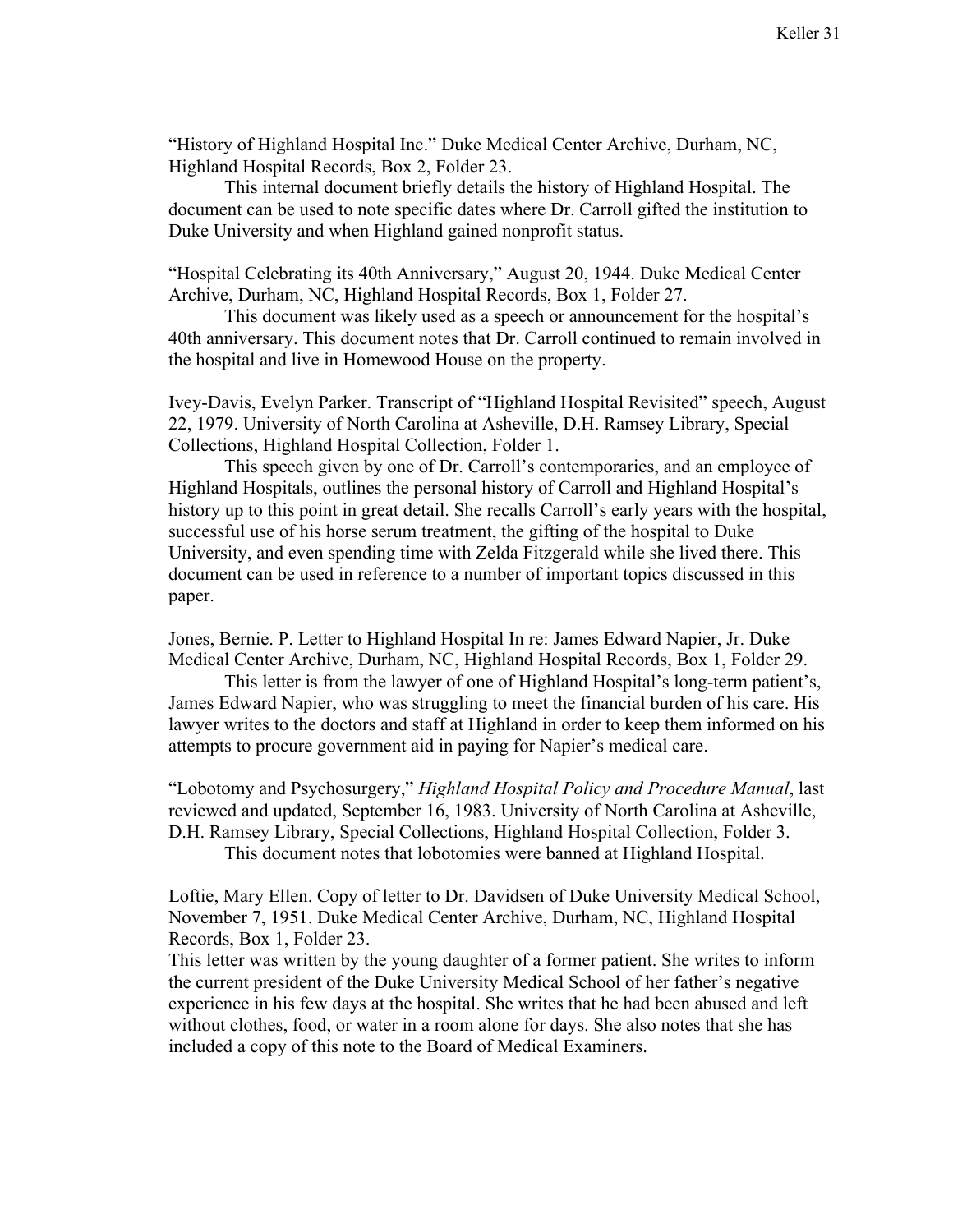Lyman, Richard S., M.D. Letter to Dr. Woody Burgess, November 24, 1945. Duke Medical Center Archive, Durham, NC, Highland Hospital Records, Box 1, Folder 28.

This correspondence between doctors at Highland Hospital and Duke discusses the possibility of rotating employees from a number of clinics in Durham, including the Veteran's Rehabilitation Hospital there. Dr. Lyman at Duke also noted that they had received applications from a number of men soon to be released from the armed services, after World War II, looking for work, and that about six of these men could be hired so long as their salaries were able to be subsidized by the new G.I. Bill. This document is important in that it notes a forming link between Highland and public institutions in the area. It also reveals how new bills passed by the federal government gave greater resources to mental hospitals.

Medical Director's Report to the Board of Directors of Highland Hospital, Inc," July 1, 1949-June 30, 1950, Duke Medical Center Archive, Durham, NC, Highland Hospital Records, Box 2, Folder 34, 6.

This document details the financial troubles Highland Hospital encountered after the fire in 1948. Here the compensation that victims' families received is noted as well as the drop in the percentage of patients staying at the hospital. Furthermore, the director describes how long it took for the hospital to regain a sustainable level of income after this.

"Memorandum to Dr. Davison," July 24, 1945. Duke Medical Center Archive, Durham, NC, Highland Hospital Records, Box 1, Folder 28.

This letter briefly discusses a desire and effort on behalf of Highland to treat patients regardless of their financial status.

Moyle, Shep. "Duke/PIA Deal Opposed by Agency After Inquiry," October 14, 1980. The Chronicle, Durham, NC. Duke Medical Center Archive, Durham, NC, Highland Hospital Records, Box 2, Folder 50.

This newspaper article discusses opposition from the North Carolina's State Insurance Commission in regards to the sale of Highland Hospital to PIA. The article writes that the State Insurance Commission was opposed the sale, after investigating PIA since 1979, because they had observed economic troubles in most areas PIA began operating.

"North Carolina State Board of Public Welfare Fire Inspection Report." May 2, 1949. Duke Medical Center Archive, Durham, NC, Highland Hospital Records, Box 1, Folder 12.

This report by the North Carolina State Board of Public Welfare states that Highland Hospital has finished implementing the necessary changes to comply with the state fire code, following the instructions they were given after the 1948 fire.

Rogers, Stewart. Letter to Dr. Davison, March 15, 1948. Duke Medical Center Archive, Durham, NC, Highland Hospital Records, Box 1, Folder 31.

This letter is from an architect inquiring as to whether or not Highland Hospital will need to contract any architects or construction firms to rebuild after the fire, clearly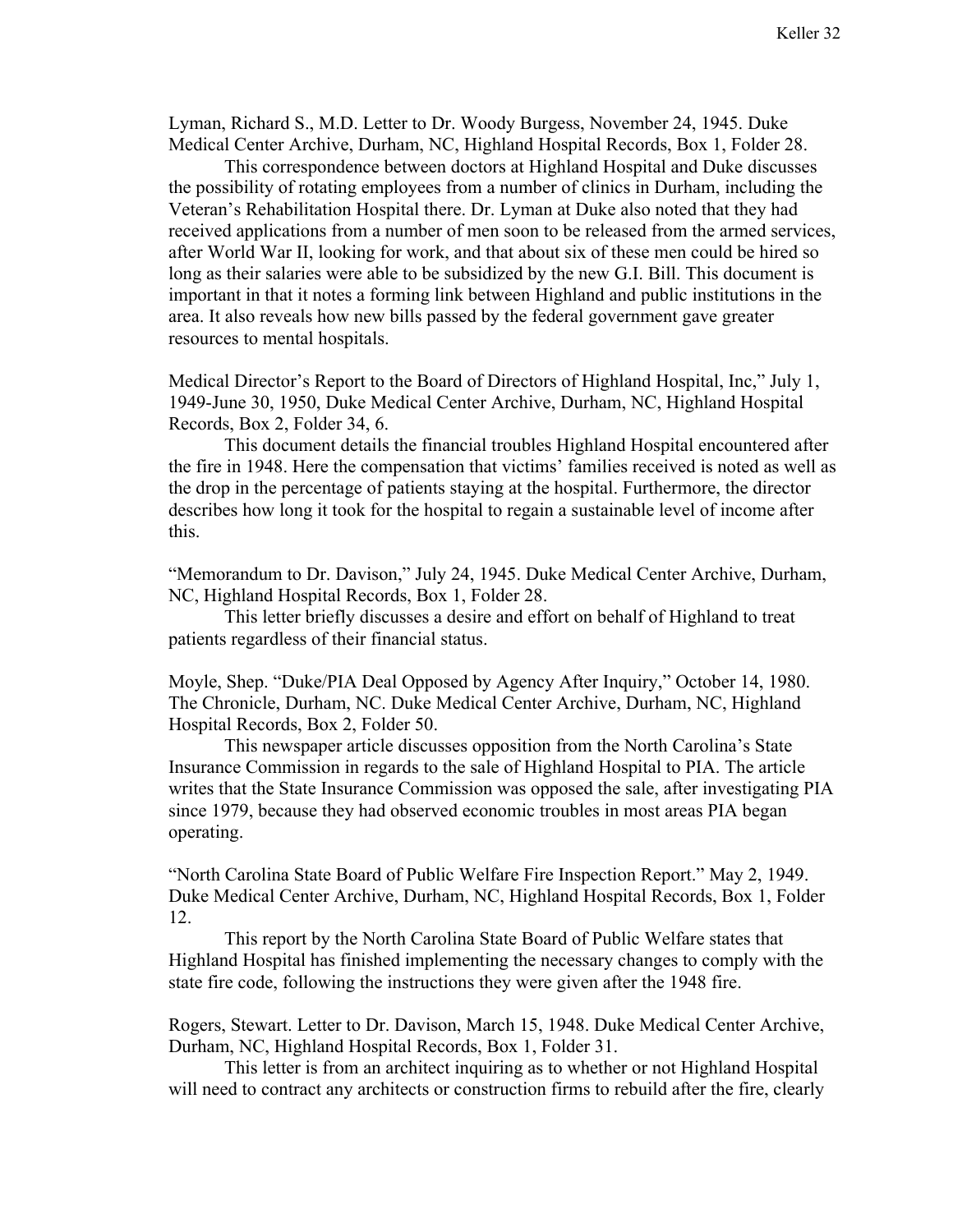offering his services. He also notes that he completed several million dollars worth of construction on government hospitals during World War II, which we can infer means the government took greater interests in health institutions during and after the world wars.

Sumner, William E. Letter to Ms. Pat Wagner, January 24, 1979. Duke Medical Center Archive, Durham, NC, Highland Hospital Records, Box 2, 2.

This letter indicates a few vague reasons as to why Duke ended up selling the hospital to PIA. The letter implies that they saw the hospital as a liability and financial burden.

"*The State Board of Charities and Public Welfare et al. v. Highland Hospital, Inc., and Dr. Robert S. Carroll*. Filed 20 March, 1929," in *North Carolina Reports: Cases Argued and Determined in the Supreme Court of North Carolina*, ed. Robert C. Strong (Raleigh: Bynum Printing Co. State Printers, 1929): 725-755.

This court case provides the details and opinions on the case that was brought against Dr. Robert S. Carroll in 1929. The case provides little details as to the exact allegations against Dr. Carroll but does explain the reasoning behind the ultimate mistrial, despite evidence against him.

U.S. Treasury Department, "United States Return of Organization Exempt from Tax Under Section 101(6) of Internal Revenue Code." July 1, 1950-June 30, 1951. Duke Medical Center Archive, Durham, NC, Highland Hospital Records, Box 1, Folder 43.

This tax form contained in Highland's Archives indicates the rough time period when Highland became a non-profit hospital which allowed them certain tax breaks.

United Press. "9 Women, Patients at Mental Hospital, Perish in N.C. Fire." March 11, 1948. *New York World Telegram*, Circ. D. 307.078 S. 376.907. Duke Medical Center Archive, Durham, NC, Highland Hospital Records, Box 1, Folder 4.

This newspaper article details the deadly fire of 1948, mentioning specifically that there were bars on the windows of the Central Building which made it difficult for firefighters to free the nine female patients that ultimately perished.

Warren Smith, J. Letter to Mr. A.S. Brower, January 8, 1948. Duke Medical Center Archive, Durham, NC, Highland Hospital Records, Box 1, Folder 31. This letter notes the certification of Highland Hospital by the Veterans Administration to begin teaching 18 psychiatric attendants for a period of eighteen months beginning that year. This document is further evidence of a growing relationship between Highland and the larger Asheville public, as well as government entities.

## Secondary Sources

Abma, Ruud, "Madness and Mental Health." In *A Social History of Psychology*, edited by Jeroen Jansz and Peter van Drunen, 93-127. Malden, MA: Blackwell Publishing Ltd., 2004. While this book gives a broad and expansive look at the social history of psychology and the practices and that have arise in applied psychology, Abma's chapter examines societal views of "madness" and a general view history of mental institutions.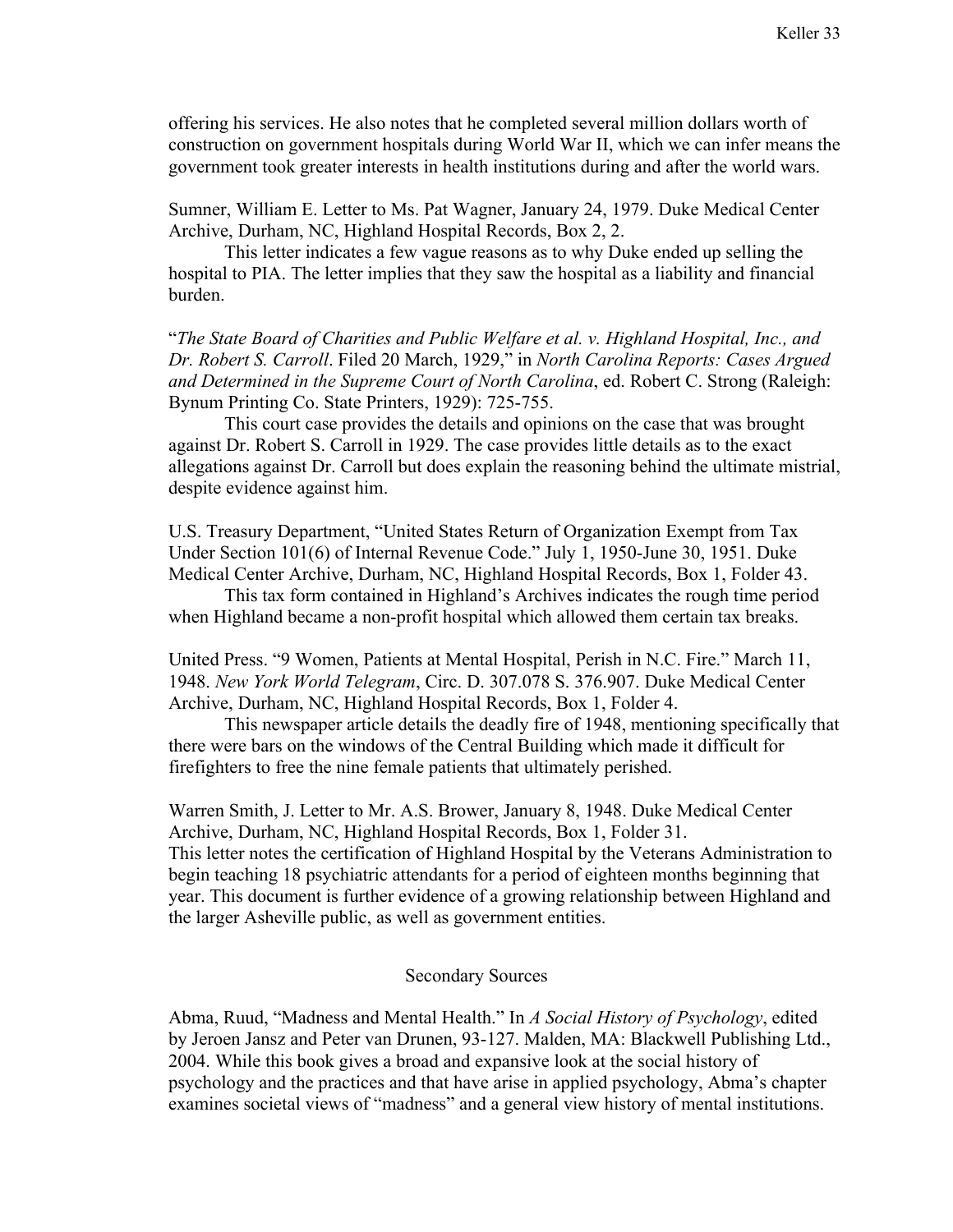This will be helpful in allowing me to examine the stigmas attached to mental hospitals and people with mental illness in a broader spectrum. It also includes a brief explanatory section on popular medical practices used on psychiatric patients, and a section focus on the impact that the two World Wars had on mental health care.

Brown, Phil. *The Transfer of Care: Psychiatric Deinstitutionalization and Its Aftermath*. London, Boston, Melbourne and Henley: Routledge & Kegan Paul, 1985.

This book looks specifically at the process of deinstitutionalisation in the United States, or the process of dismantling state mental health institutions. This process has been widely controversial, and this book looks at its effects on rising rates of mental illness amongst homeless and prison populations. It also looks at the reasons as to why providing mental health care through the government has been so difficult.

Geller, Jeffrey L. "A History of Private Psychiatric Hospitals in the USA: From Start to Almost Finished." *Psychiatric Quarterly* 77, no. 1. (Spring 2006): 1-41. http://dx.doi.org/10.1007/s11126-006-7959-5

This article argues for the prevalence of private hospitals throughout the time period of widespread institutionalization for those deemed mentally ill. Though Highland was a private hospital, much like the hospitals mentioned in this article, it interacted regularly with governmental and public entities such as the VA Hospital. This article also examines why private hospitals struggled to stay open by the 1970s and 1980s.

Duke University Medical Center Archives. "Guide to the Highland Hospital Records, 1906-1981 (AR.0011)." Accessed October 1, 2018.

https://archives.mc.duke.edu/xml?faids=collection-196.xml

Notes on the Duke University Medical Center Archive's Highland Hospital page note the full extent of the physical property that the hospital encompass and the dates when property were purchased, such as Rumbough House and Dr. Carroll's residence.

Laxton, Mary P. "Western North Carolina as a Health Resort." *The American Journal of Nursing* 2, no. 12 (1902): 993-95. doi:10.2307/3401954

This article discusses the influx of people to Western North Carolina in order to open and seek treatment from medical facilities. The article notes that the mountain air and climate were thought to be particularly restorative and healing for people with respiratory illnesses such as tuberculosis. The author attributes a good deal of growth in Asheville and across Western North Carolina to the influx of medical professionals and treatment facilities opening.

Maeda, Hiroshi. "The Discovery of Mental Hospital Patients: A Historical Epidemiology of Institutionalization in the American North, 1880-1920," *Social Science History* 40, (Fall 2016): 463-490.

This article is essentially a demographic study on the people that ended up as patients in psychiatric institutions in the early 20th century. The article also seeks to examine whether the hospitals were more "repressive" or "humanitarian" to certain demographics of patients. The article works as part of a continued debate as to,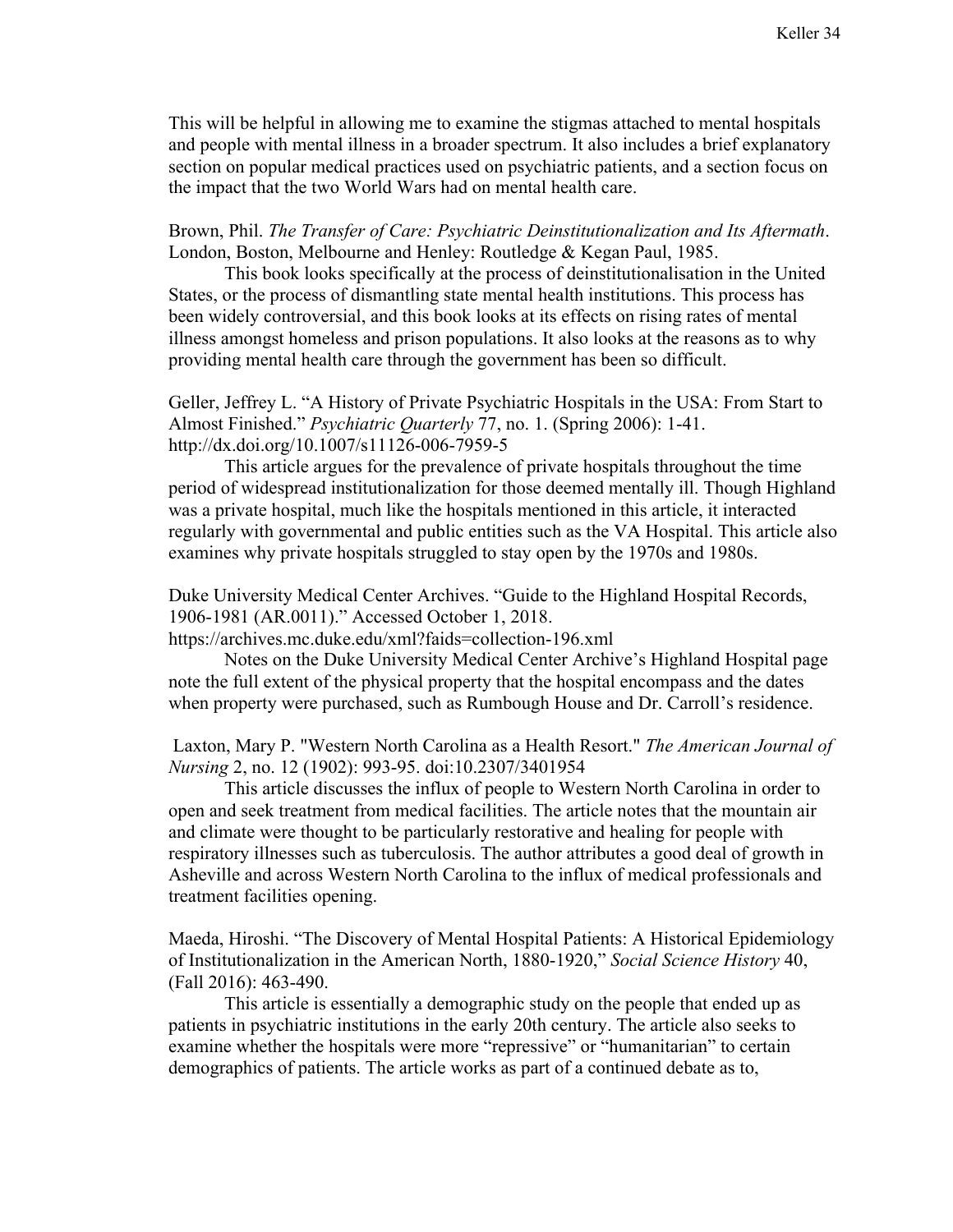essentially, whether mental institutions were more helpful or harmful to the people that were there.

National Park Service. "Asheville as a Health Retreat." National Register of Historic Places Travel Itinerary, Asheville, NC. Accessed October 25, 2016. https://www.nps.gov/nr/travel/asheville/health.htm.

This page on the National Park Service's website discusses several predominant Asheville buildings and institutions that were developed and brought to the area as a result in the belief that Western North Carolina was the ideal "health retreat."

National Park Service. "Highland Hospital." National Register of Historic Places Travel Itinerary, Asheville, NC. Accessed October 25, 2018. https://www.nps.gov/nr/travel/asheville/hig.htm.

The National Park Service's web page on Highland Hospital notes several important factors regarding the land that was originally a part of the hospital and which buildings still stand there today. In particular, it provides details on Homewood House, where Dr. Carroll and his wife, Grace Potter Carroll lived.

National Park Service. "Oteen Veterans' Administration Hospital Historic District." Accessed October 1, 2018. https://www.nps.gov/nr/travel/asheville/ote.htm

The National Park Service's web page on the Oteen VA Hospital was used to determine the timeline of VA's presence in the Asheville area.

Schrift, Melissa. "Mental Illness, Institutionalization, and Oral History in Appalachia: Voices of Psychiatric Attendants," *Journal of Appalachian Studies* 19, vol. ½ (Fall/Spring 2013): 82-107. http://www.jstor.org/stable/42635928

This article offers a unique perspective from the caretakers of residents in psychiatric institutions. It is part of a larger oral history project that interviewed a number of attendants who worked in Southwestern Virginia Mental Health Institute. It seeks to address stereotypes surrounding attendants in these hospitals as always being cruel or abusing their power. It also gives insight into the attitudes community members had towards psychiatry hospitals and its patients, specifically in a small Appalachian town, not unlike Highland.

Shorter, Edward. *A History of Psychiatry: From the Era of the Asylum to the Age of Prozac*. New York: John Wiley & Sons, Inc., 1997.

This book offers a comprehensive take on the history of psychiatry, specifically as it relates to the United States. The take on psychiatric history is largely clinical, tracing the uses of medicine and treatment for specific mental illnesses. This will be helpful to my understanding of which treatments done at Highland Hospital, or other institutions at large, harmed or helped patients accordingly. It is also a look into the societal attitudes towards mentally ill people and the best ways to treat them.

Whitaker, Robert. *Mad in America: Bad Science, Bad Medicine, and Enduring Mistreatment of the Mentally Ill*. Cambridge: Perseus Publishing, 2002.